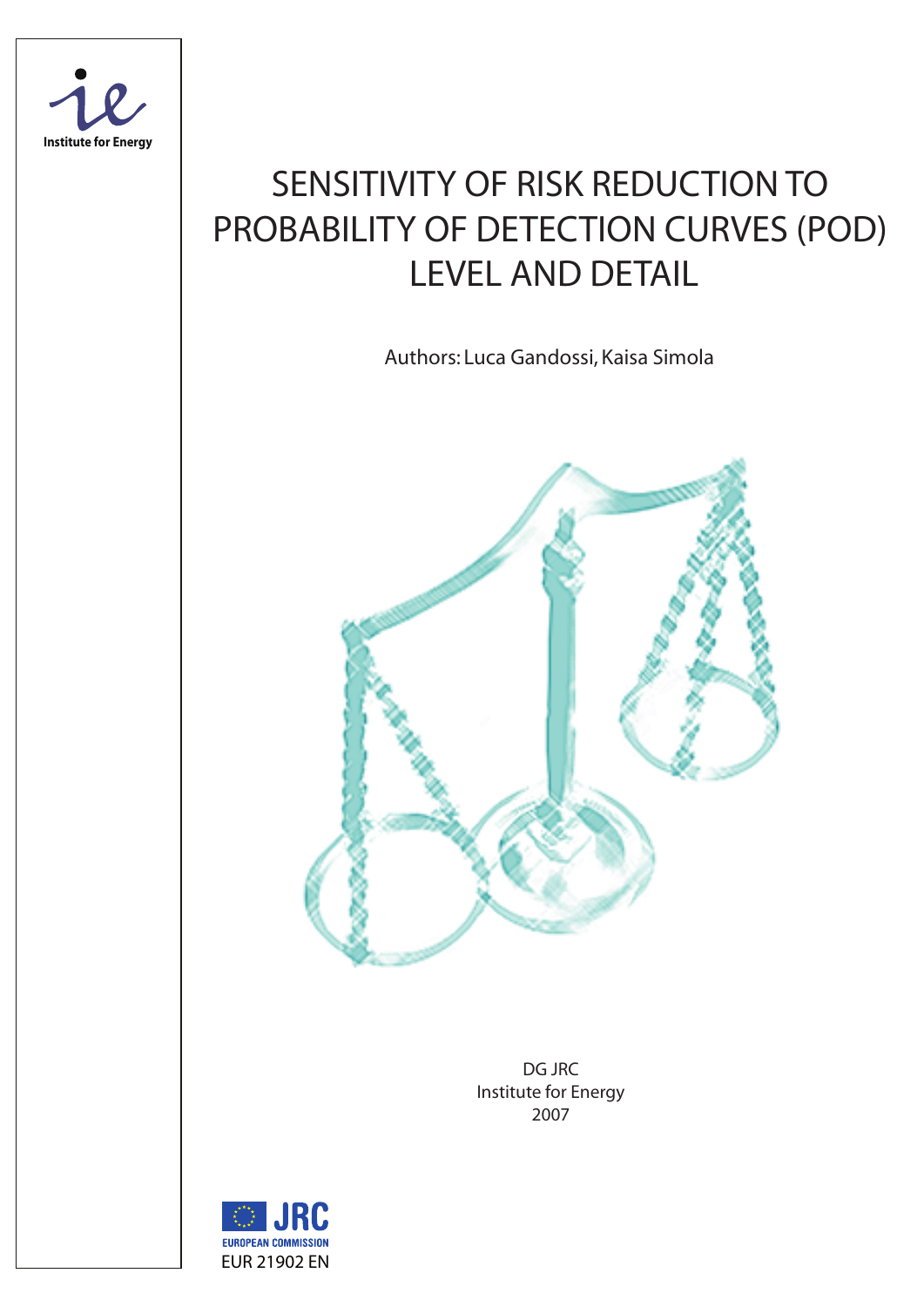#### **Mission of the Institute for Energy**

The Institute for Energy provides scientific and technical support for the conception, development, implementation and monitoring of Community policies related to energy. Special emphasis is given to the security of energy supply and to sustainable and safe energy production.

#### **European Commission**

Directorate-General Joint Research Centre (DG JRC) http://www.jrc.ec.europa.eu/

Institute for Energy, Petten (the Netherlands) http://ie.jrc.ec.europa.eu/

Contact details: Luca Gandossi Tel: +31 (0)224 56 5250 E-mail: luca.gandossi@jrc.nl

#### **Legal Notice**

Neither the European Commission nor any person acting on behalf of the Commission is responsible for the use which might be made of this publication.

The use of trademarks in this publication does not constitute an endorsement by the European Commission.

The views expressed in this publication are the sole responsibility of the author(s) and do not necessarily reflect the views of the European Commission.

A great deal of additional information on the European Union is available on the Internet. It can be accessed through the Europa server http://europa.eu/

EUR 21902 EN ISSN 1018-5593 Luxembourg: Office for Official Publications of the European Communities

© European Communities, 2007 Reproduction is authorised provided the source is acknowledged. *Printed in the Netherlands*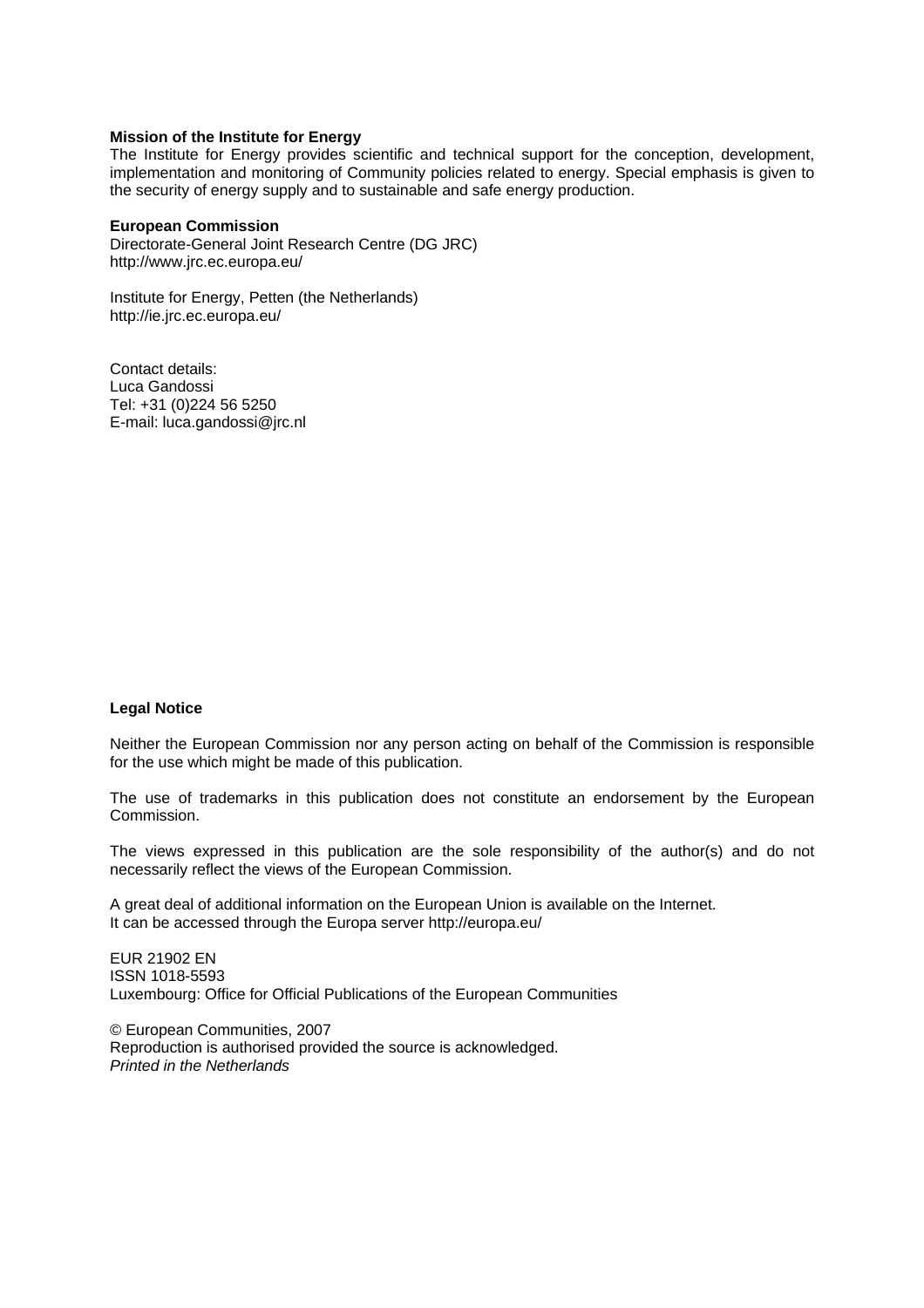## **SENSITIVITY OF RISK REDUCTION TO PROBABILITY OF DETECTION CURVES (POD) LEVEL AND DETAIL**

**Luca Gandossi & Kaisa Simola** 

**May 2007**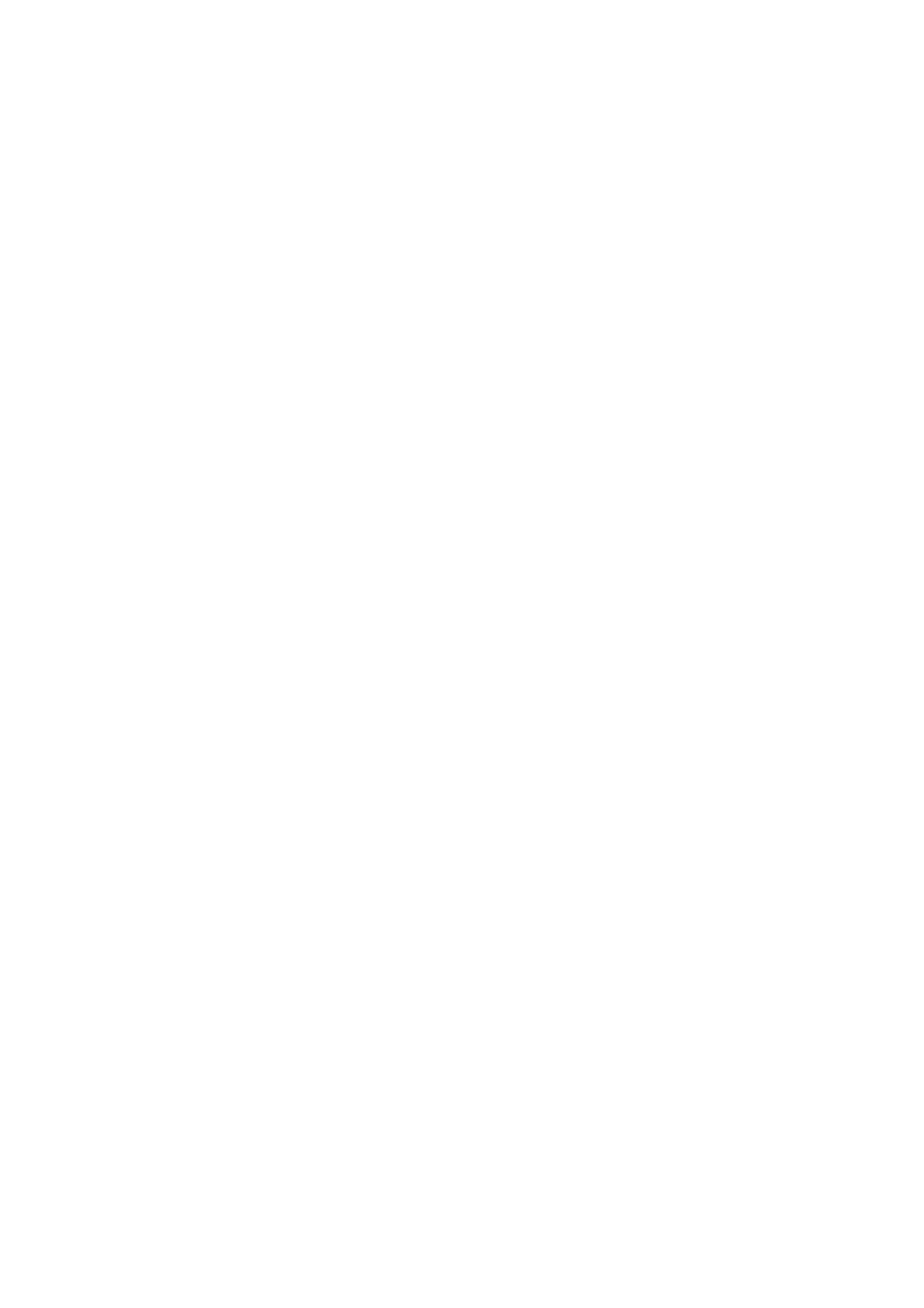## **FOREWORD**

The output from the European inspection qualification process is generally a statement concluding whether or not there is high confidence that the required inspection capability will be achieved in practice, for the specified inspection system, component and defect range. However, this process does not provide a quantitative measure of inspection capability of the type that could be used for instance in the connection of the risk-informed in-service inspection (RI-ISI) process. In a quantitative RI-ISI, a quantitative measure of inspection effectiveness is needed in determining the risk reduction associated with inspection.

The issue of linking the European qualification process and a quantitative measure of inspection capability has been discusses within the ENIQ (European Network for Inspection and Qualification) over several years. In 2005 the ENIQ Task Group on Risk decided to initiate an activity to address this question. A program of work was proposed to investigate and demonstrate an approach to providing some objective measure of the confidence which comes from inspection qualification, and allowing risk reduction associated with a qualified inspection to be calculated. The work plan focuses on following issues:

- Investigating sensitivity of risk reduction to POD level and detail;
- Investigating the use of user-defined POD curve as target for qualification;
- Testing a Bayesian approach to quantifying output from qualification;
- Linking qualification outcome, risk reduction and inspection interval;
- Pilot study of overall process, including a pilot qualification board.

The work is organised in a project "Link Between Risk-Informed In-Service Inspection and Inspection Qualification", coordinated by Doosan Babcock, UK. The project is partly funded by a group of nuclear utilities. In addition, the Joint Research Centre, Institute of Energy is participating in the project with a significant work contribution.

This report contributes to the project by addressing the investigation of the sensitivity of risk reduction POD level and detail. The research work has been carried out at the Joint Research Centre, Institute for Energy during year 2006.

Luca Gandossi **Kaisa Simola** Scientific Officer Scientist Senior Research Scientist

DG Joint Research Centre (JRC-IE) VTT Technical Research Centre of Finland (Visiting Scientist at JRC-IE 2004-2006)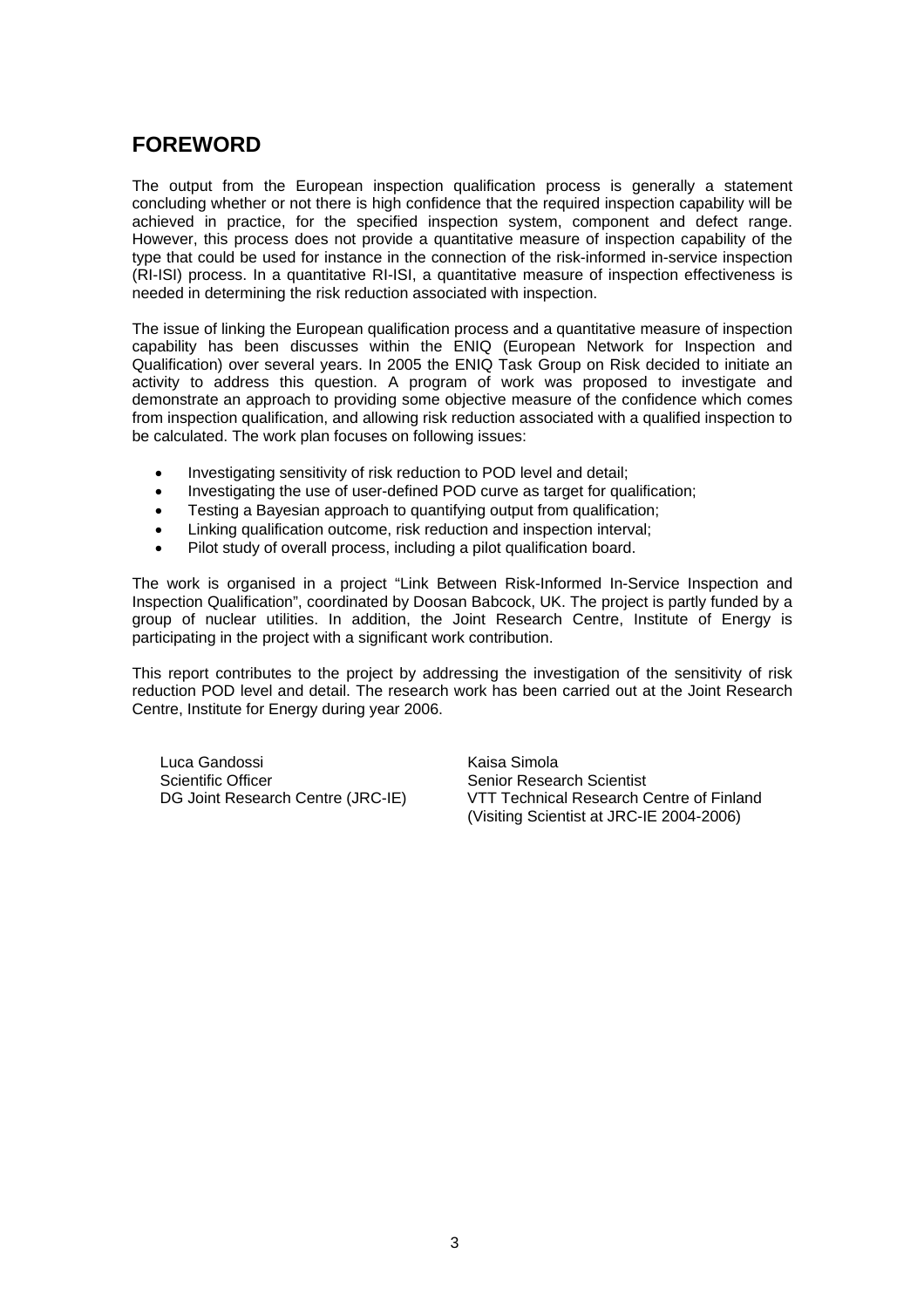| $\mathbf{1}$            |                                                                     |                                                              |  |
|-------------------------|---------------------------------------------------------------------|--------------------------------------------------------------|--|
| $\overline{2}$          |                                                                     | A SIMPLIFIED MODEL FOR CONSIDERING INSPECTION RELIABILITY IN |  |
| 3                       |                                                                     |                                                              |  |
|                         | 3.1<br>3.2<br>3.3                                                   |                                                              |  |
| $\overline{\mathbf{4}}$ |                                                                     |                                                              |  |
|                         | 4.1<br>4.2<br>4.3<br>4.4<br>4.5<br>4.6<br>4.7<br>4.8<br>4.9<br>4.10 |                                                              |  |
| 5                       |                                                                     |                                                              |  |
| 6                       |                                                                     |                                                              |  |
| 7                       |                                                                     |                                                              |  |
| 8                       |                                                                     |                                                              |  |
|                         |                                                                     |                                                              |  |
|                         |                                                                     |                                                              |  |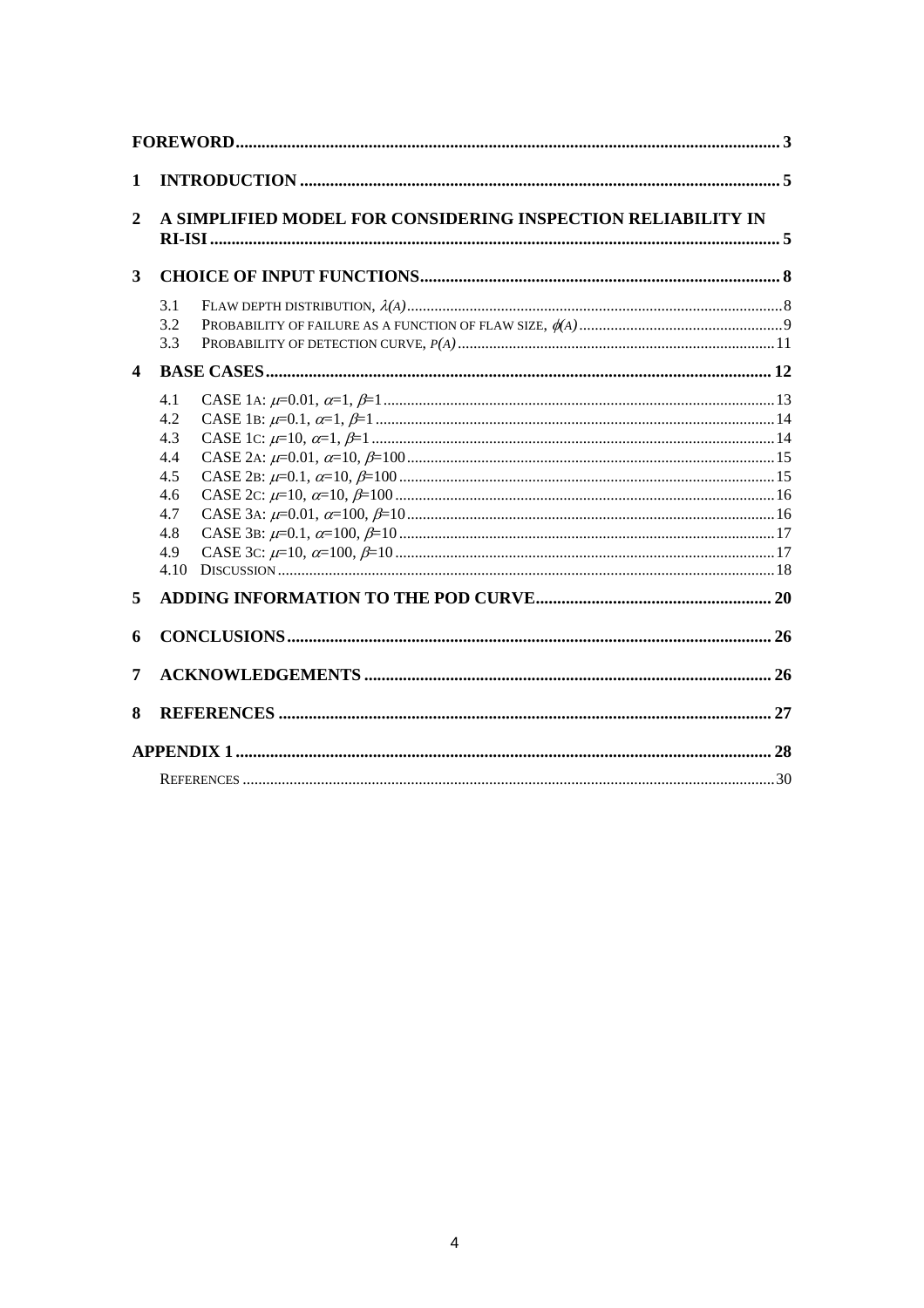## **1 Introduction**

This report discusses the link between risk-informed in-service inspection (RI-ISI) and assumptions made concerning the probability of flaw detection. The purpose is to investigate the reasonable and practical requirements that should be set for assumptions about the accuracy of probability of detection (POD) curves from a RI-ISI point of view.

RI-ISI aims at defining an effective inspection programme taking into account the probability of failure and the failure consequences. When evaluating the effectiveness of a RI-ISI programme, a measure of the inspection reliability is needed. The change in risk is affected by the assumptions made on the inspection efficiency. A basic assumption is that an inspection decreases the failure probability of the inspected component, and thus reduces the risk associated with that component.

An acceptance criterion for a new inspection programme based on a RI-ISI analysis is typically that the safety level of the plant should be maintained or improved when moving from a traditional inspection programme to a risk-informed one. In some cases a minor risk increase may be acceptable, as in the US Nuclear Regulatory Commission regulation [1, 2]. Requirements may also be set for the risk reduction when the situation with no inspections at all is compared with the risk calculated accounting for the inspections.

In various RI-ISI methodologies, the inspection reliability is taken into account in different ways. In the EPRI methodology, a very simple approach of using a single POD value to reduce the failure probability is adopted for evaluating the risk change. In the Swedish NURBIT code [3], full POD curves where the POD is a function of the flaw through-wall extent are used. The POD function can either be determined by the user or built-in functions based on the study of [4] can be selected. Also some other structural reliability models use rather detailed POD models.

Even if the use of a single POD value seems to be a very coarse approach, one may also question the use of very detailed models, since the validity of the applied POD curves can easily be questioned. This report aims at studying the sensitivity of the risk reduction to the assumptions made about the POD function. A reasonable level of detail for a POD (at least for RI-ISI applications) might be to express it as a step function, and we have investigated especially the effect of the step function parameters on the risk reduction. The results of these sensitivity studies can be used to develop recommendations for a reasonable degree of detail for PODs.

## **2 A simplified model for considering inspection reliability in RI-ISI**

As a starting point, let us set out the framework of this analysis. We consider passive pressure-retaining components, such as pipework and pressure vessels. We deal with the problem of inspecting such components (or selected parts of them, such as weldments, elbows, tees) with the specific aim of finding (or excluding the presence of) crack-like defects. We assume that we are dealing with a single degradation mechanism (i.e. fatigue, or intergranular stress corrosion cracking) and we exclude from our analysis degradation leading to volumetric defects, wall thinning, etc.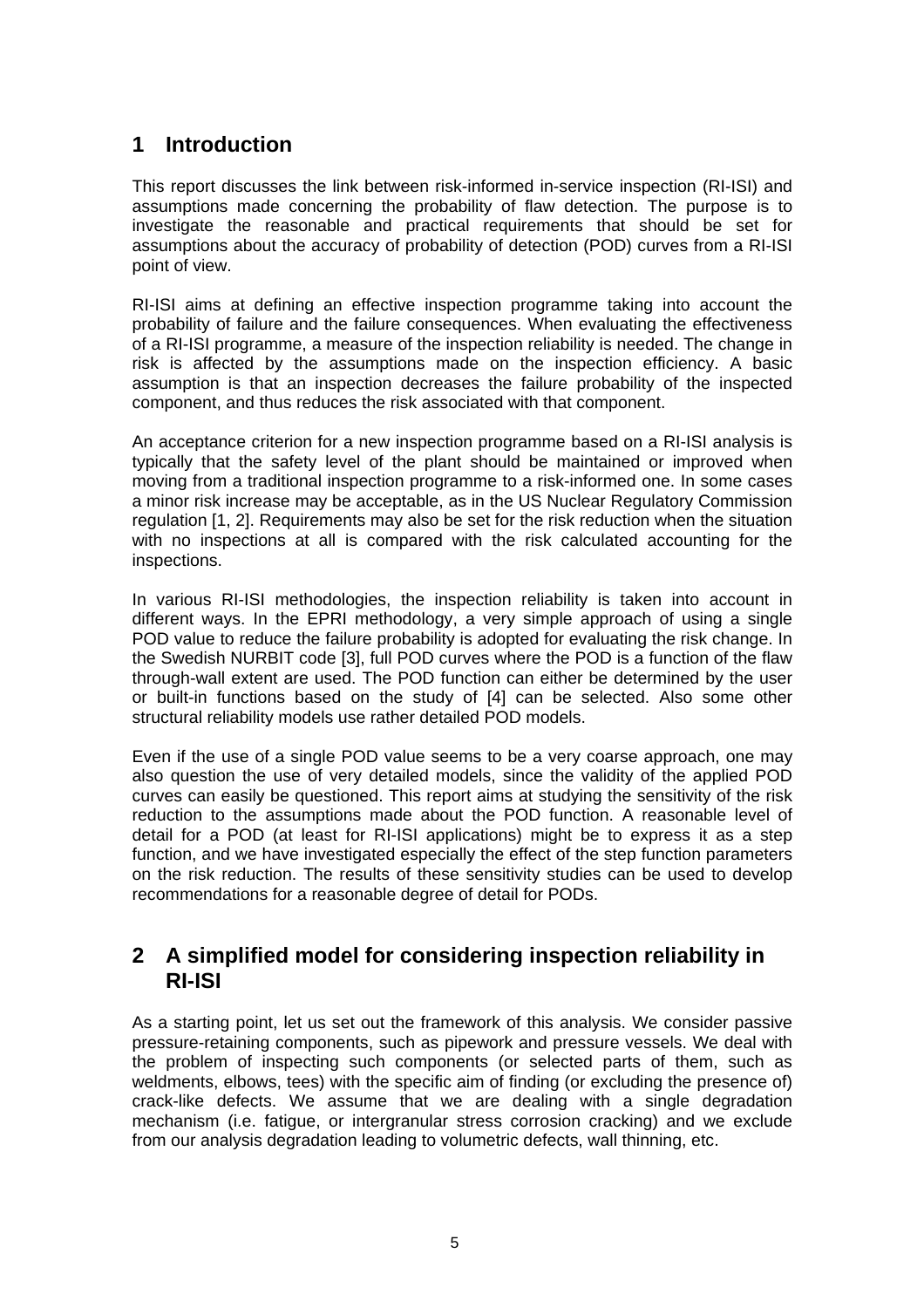We start with the analysis of a single component (for instance, one weld in a piping system).

This component has an associated risk which is typically calculated as the product of the probability of failure and the consequence of failure. We limit our analysis to a failure that could occur because of the (possible) presence of a crack-like defect as specified above.

In broad engineering terms, the risk is given by

Risk=*pof* x *cof* (1)

where *pof* is the probability of failure and *cof* the consequence of that failure, expressed in some sort of convenient metric.

Clearly, this is not the only risk that could be associated with that single component. The component (along with all other components constituting the plant) will carry a total risk given by the sum of the risks associated with all other relevant degradation mechanisms, say for instance water hammer, wall thinning due to corrosion and earthquake. We assume that the inspection system under consideration has been designed to target the specific acting degradation mechanism leading to crack-like defects. In this framework, the inspection programme and the detection capabilities of the inspection system will not affect any other components of the risk except that expressed in Equation (1).

Further, it is clear to see that the inspection programme will only affect the probability of failure. As an inspection is carried out, some knowledge regarding the (previously uncertain) state of the plant is gathered, and the probability of failure is (usually) reduced. If defective components are found, these are assumed to be repaired or removed. The consequence of failure, depending on many factors such as plant layout, presence of redundant or mitigating systems, etc. will not be affected by the inspection. It is therefore straightforward to see how the risk will change before and after an inspection is carried out by simply considering the change in probability of failure.

Let us define a risk reduction percentage, *R*, as:

$$
R = (1 - \frac{pof_{with}}{pof_{without}}) \cdot 100
$$
 (2)

where *pofwithout* is the probability of failure without inspection, and *pofwith* is the probability of failure with inspection. *R* takes values in the interval (0,100). Values of *R* close to 100 mean a significant risk reduction due to the inspection. Indeed, a perfect inspection (i.e. one capable of finding all defects of all sizes) will reduce the probability of failure *pofwith* to zero, and therefore *R* will be equal to 100. On the other hand, values of *R* close to zero mean a small change in risk, due to a poor inspection.

In a detailed, fully quantitative approach to RI-ISI, one would model the inspection programme within a probabilistic structural integrity model. In this case, extensive knowledge or assumptions are needed about materials, loadings, initial crack distribution, crack growth behaviour, probability of detection, etc. Typically, one would run a MONTECARLO analysis of the problem, repeating many times over a deterministic structural integrity assessment, each time sampling the required input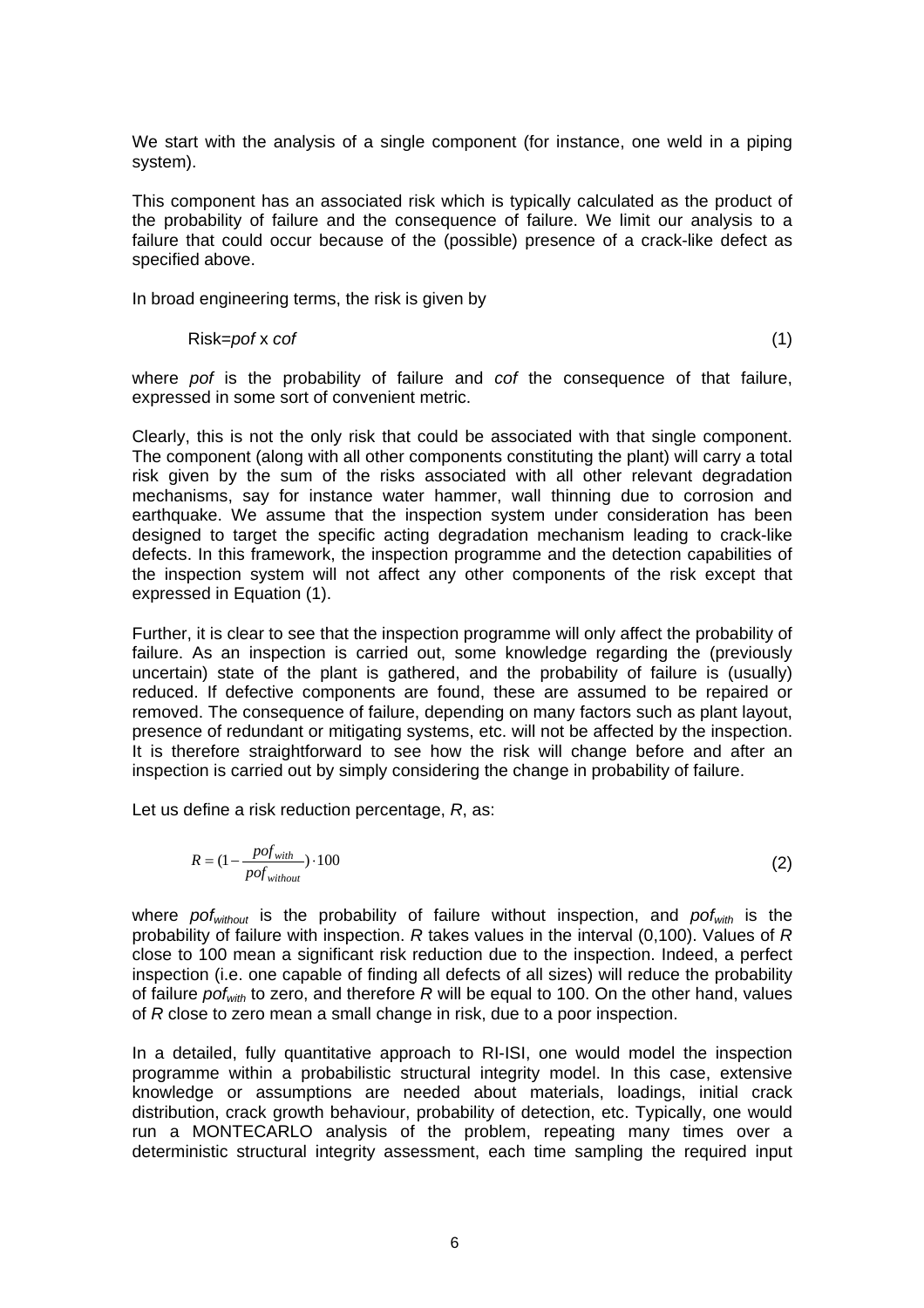parameters from the appropriate distributions and verifying whether the structure has failed or is in a safe state for that particular combination of input variables. Such probabilistic analysis, explicitly taking into account the uncertainties associated with the input parameters, can offer a much better picture than a simple deterministic calculation. The main drawback is the much higher requirement in terms of resources such as time, calculating power, need to know (or to make assumptions about) material properties, loadings, etc.

We here consider a simplified approach. Let us, for the time being, ignore the possibility of any crack development (growth).

Let us postulate the presence of an inner surface breaking crack in the component at hand. The through-wall extent of such crack, a, (also called "depth" in the remainder of this report) is assumed to be the random variable. We use a non-dimensional measure of the crack depth, normalising the true depth to the component thickness. Therefore, *a* takes values in the interval (0, 1).

Let us consider the following functions:

- A probability distribution of flaw size, λ*(a)*
- A function expressing the probability of failure as a function of flaw size, φ*(a)*
- A POD curve, *p(a)*

As the nomenclature can be confusing, it is important to note that whereas  $\lambda$ (a) is a true probability density function, φ*(a)* and *p(a)* are not.

If the functions λ*(a)*, φ*(a)* and *p(a)* are defined, it is straightforward to calculate the probability of failure without inspection, *pofwithout*, by integrating λ*(a)*× φ*(a)* over the flaw size:

$$
pof_{\text{without}} = \int_{0}^{1} \lambda(a)\phi(a)da
$$
 (3)

And, since 1-*p(a)* is the probability of missing a defect of size *a*, the probability of failure with inspection, *pof<sub>with</sub>*, is given by:

$$
pof_{\text{with}} = \int_{0}^{1} \lambda(a)\phi(a)(1-p(a))da
$$
 (4)

Thus, the risk reduction percentage expressed in Equation 2 can be easily evaluated. In the following, we will use this quantity to investigate the effects of employing different POD curves p(a).

It is important to point out the fact that the number (or frequency) of cracks has no real relevance in this investigation, since it would increase *pofwith* by the same percentage as *pofwithout*, and *R* would remain unchanged.

In our approach, we assume that the probability of failure, φ*(a)*, and the probability of detection, *p(a)*, are functions of crack depth only. In reality, the probability of failure could well be dependent on crack length and other parameters, and the probability of detection (depending on the NDT system under consideration) would most certainly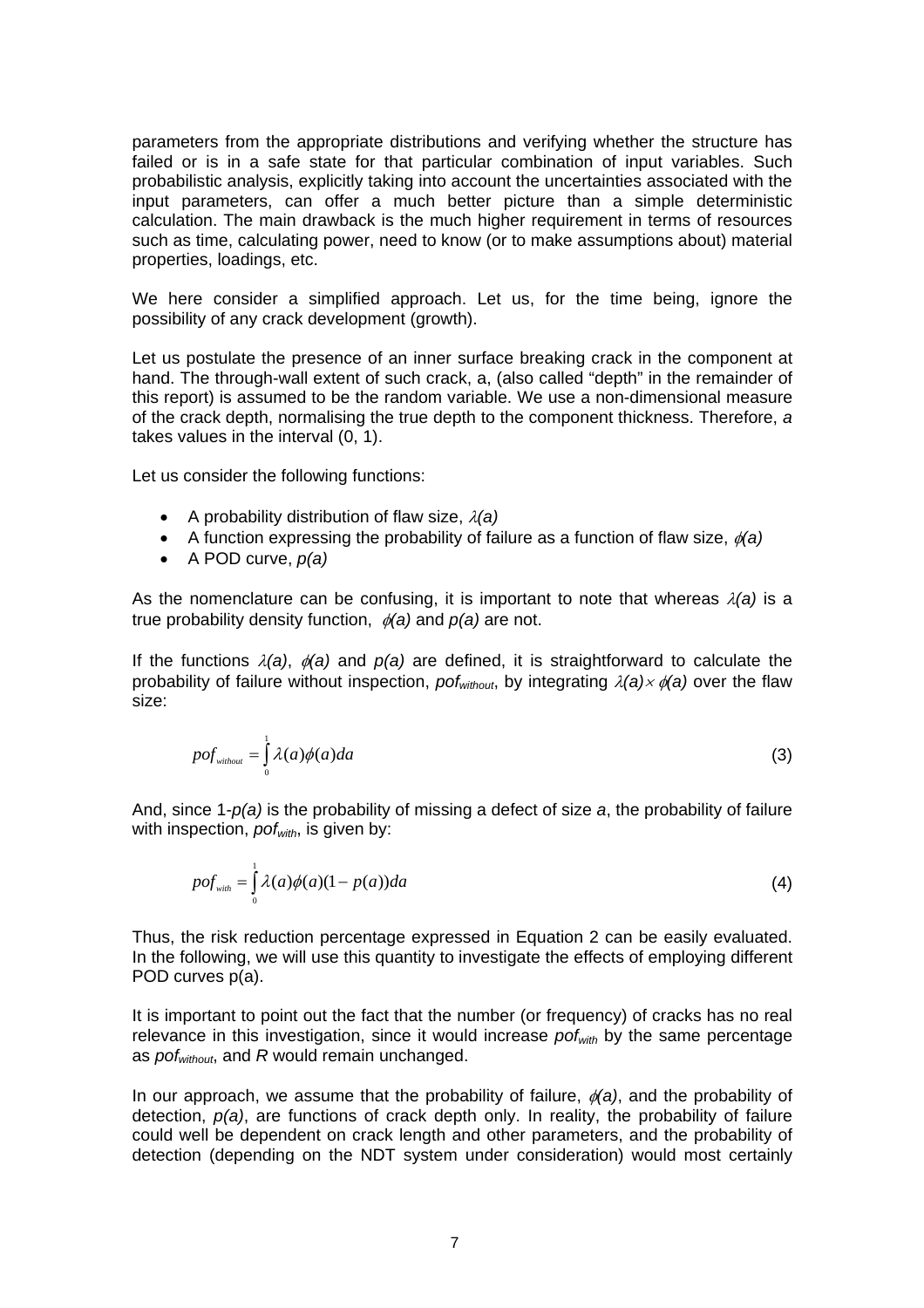also depend on factors such as crack length, tilt, skew, as well as weld geometry, etc. On the other hand, it is common practice  $-$  because of great analytical simplification  $$ to express the problem as a function of one parameter only, with crack depth *a* usually being the most significant one.

## **3 Choice of input functions**

As we have seen, in our simplified model, three input functions are required. The probability of detection curve, p(a), can be seen as "controlled" by the user. On the other hand, λ*(a)* and φ*(a)* should be representative of the situation at hand.

## **3.1 Flaw depth distribution,** λ*(a)*

 $\lambda$ (a) should represent the true crack depth distribution for the type of component and acting damage mechanism. A common lack of real plant data (cracks are usually extremely infrequent in nuclear piping) makes the choice of the appropriate distribution a rather difficult task. It would actually be very difficult to determine which distribution could appropriately model a defect population even in the case of more frequent defects.

In this report, we will perform some analyses using the truncated exponential distribution. This is convenient for several reasons. First of all, the limited experience available [5, 6] has shown that the depth of real cracks can be modelled with an exponential distribution. Secondly, the distribution is defined by a single parameter (mathematically convenient) and it is proper in the interval [0,1] (i.e. the integral of the function over the interval is always equal to 1, regardless of the value taken by the parameter, and thus the probability distribution does not "predict" cracks that are longer than the thickness). Thirdly, the uniform distribution can be obtained as a special case.

A truncated exponential distribution is defined by the equation below

$$
f(x) = \frac{1}{\mu} \cdot e^{-\frac{1}{\mu}x} \cdot \frac{1}{1 - e^{-\frac{1}{\mu}a_{\text{max}}}} \qquad \qquad 0 \le x \le a_{\text{max}}
$$
  

$$
f(x) = 0 \qquad \qquad x > a_{\text{max}}
$$
 (5)

where  $\mu$  is the expected value of the associated (non-truncated) exponential distribution, and *amax* defines the limit of the truncation. The expected value is given by:

$$
E(x) = \mu - a_{\max} \cdot \frac{e^{-\frac{1}{\mu}a_{\max}}}{1 - e^{-\frac{1}{\mu}a_{\max}}}
$$
(6)

In our case,  $a_{max}=1$ . The uniform distribution can be obtained for  $\mu \rightarrow \infty$ , in which case  $E(x)=1/2$ .

In Figure 1 are plotted some distributions obtained for different values of  $\mu$ . In a realistic situation, we would expect the defect depth distribution to be represented by curves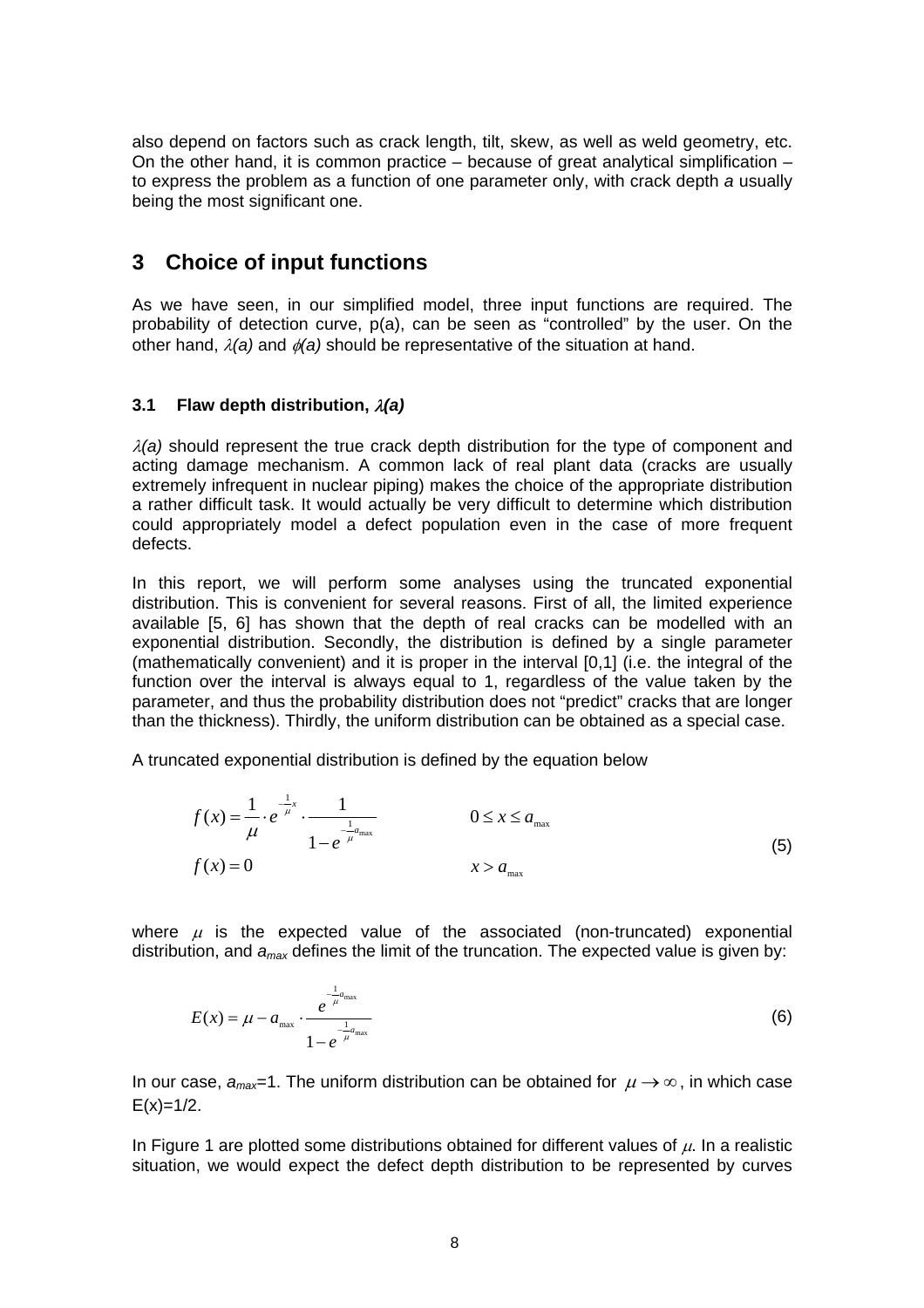similar to the first 2 plotted in the Figure ( $\mu$ =0.01 and  $\mu$ =0.1). Using values of  $\mu$  greater than this would seem overly conservative, but we will nonetheless also investigate the limiting case of  $\mu \rightarrow \infty$ , representing a uniform distribution of crack depths over the component thickness.



**Figure 1 Truncated exponential distributions (equation 5, with amax=1)** 

#### **3.2 Probability of failure as a function of flaw size,** φ*(a)*

The function φ*(a)* expresses the probability of failure given that a crack of size *a* is present. It is, implicitly, a function of the material properties, the applied loading and the failure criteria that apply to the situation at hand.

Firstly, we assume that φ*(a)*=0 for a=0 (quite reasonably, the probability of failure for a crack whose size is 0 must be zero) and that  $\phi(a)=1$  for a=1 (i.e. a failure of the component is assumed if the crack becomes fully penetrating, again a rather reasonable assumption although this excludes the possibility of leak-before-break considerations).

For modelling convenience, we choose to represent  $\phi(a)$  with the cumulative Beta distribution.

The probability density function (pdf) of the distribution is defined on the interval [0, 1]:

$$
f(x; \alpha, \beta) = \frac{1}{B(\alpha, \beta)} (1 - x)^{\beta - 1} x^{\alpha - 1}
$$
 (7)

where  $B(x, v)$  is the Beta function: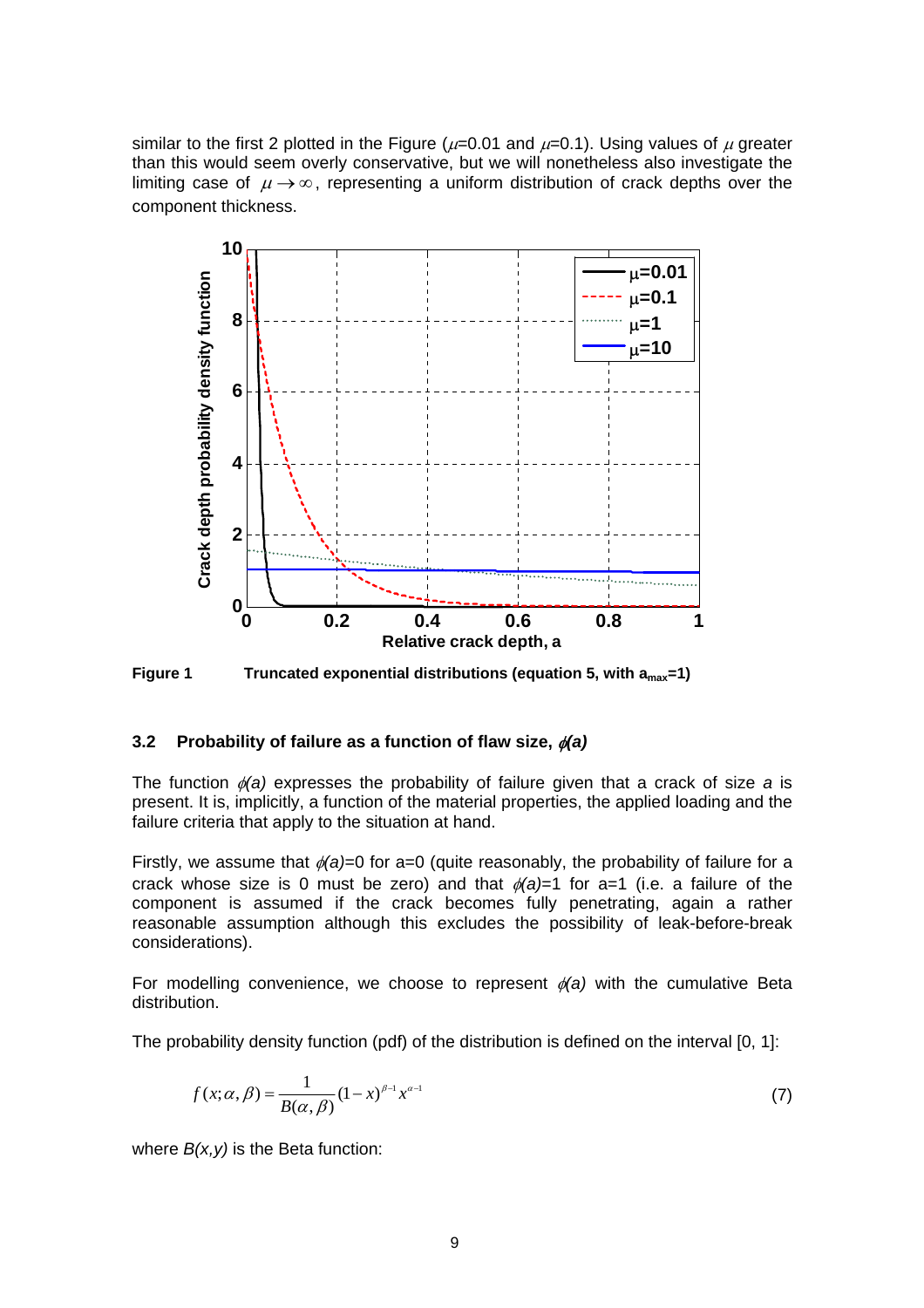$$
B(x, y) = \int_{0}^{1} t^{x-1} (1-t)^{y-1} dt
$$
 (8)

The cumulative Beta distribution function,  $F(x; \alpha, \beta)$  is thus defined as:

$$
F(x; \alpha, \beta) = \int_{0}^{x} f(t; \alpha, \beta) dt
$$
 (9)

We choose to represent φ*(a)* with a cumulative Beta distribution function:

$$
\phi(x;\alpha,\beta) = F(x;\alpha,\beta) \tag{10}
$$

Changing the two parameters  $\alpha$  and  $\beta$  allows us to obtain several different shapes that could conveniently represent different situations (in a simplified way). In Figure 2, three curves obtained using Equation 9 are plotted. The first one (solid line) is obtained for  $\alpha$ =1 and  $\beta$ =1 and represents a situation in which the probability of failure is directly proportional to the flaw depth. The second one (dashed line) is obtained for  $\alpha$ =100 and β=10 and represents a situation where the probability of failure is very low (virtually zero) for crack sizes up to approximately a=0.8, then "jumps" quickly to 1. This could be representative of a component which is very tolerant to the presence of crack-like defects, for instance because the material toughness is high. The third curve (dotted line) is obtained for  $\alpha$ =10 and  $\beta$ =100, thus representing the opposite situation of a component not very tolerant to the presence of crack-like defects, for instance because the material toughness is low or because of the nature of the applied through-wall loading.

See Appendix 1 for an example of how this simplified model can fit a real structural integrity problem.



**Figure 2 Curves representing possible shapes of the function** φ*(a)*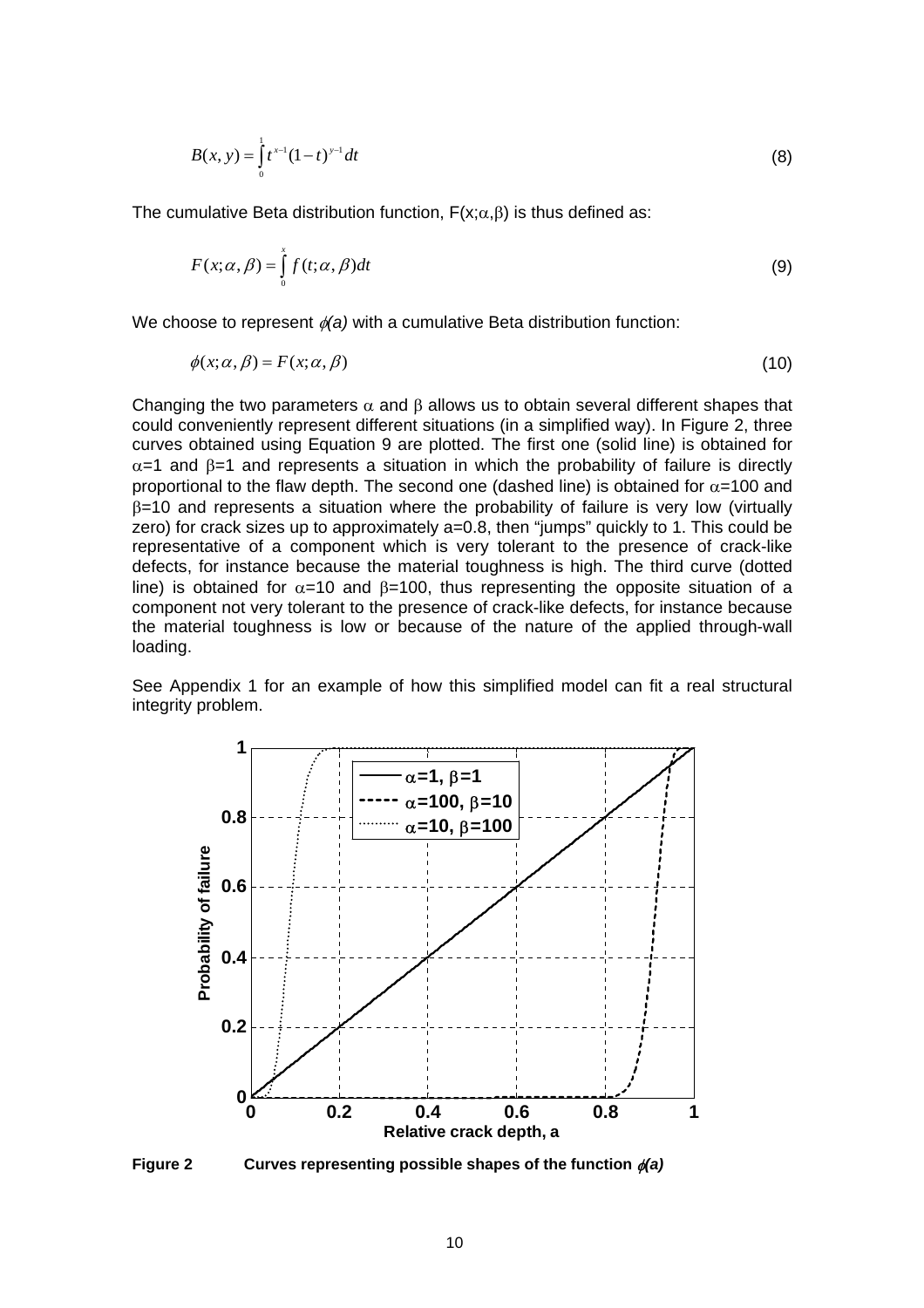## **3.3 Probability of detection curve,** *p(a)*

The POD curve, *p(a)*, expresses the probability that a defect of given size *a* will be found by the inspection system. Expressing in this way the reliability of the inspection system is a convenient simplification for the present purposes, but it must be recognised that there are several other factors that in general will affect the probability of detection of a defect, such as defect length, tilt, skew, etc. A probability of detection curve is often represented as a monotonically increasing function of crack size [7], starting from *p(a=0)=0* and rising more or less sharply to reach a plateau for crack depths larger than a certain value. Even if such behaviour seems intuitive (and it may be strictly true for some ultrasonic techniques, for instance the inspection of small smooth planar defects at normal angles, when the signal reflected by the crack is proportional to the crack area), it is important to be careful about this assumption. Other techniques, such as time-of-flight diffraction (TOFD) or the inspection of misoriented smooth cracks with conventional pulse-echo probes, rely on the identification of the crack edge. In such cases, a probability of detection curve plotted against crack depth could even show a decrease for larger cracks.

In this study, we will investigate user-defined POD curves. A first convenient approximation is to suppose that the POD is zero for all crack sizes *a* below a certain threshold depth  $a_{th}$ , and equal to a plateau value  $p_{pl}$  for  $a > a_{th}$ . In Figure 3, two such curves are illustrated, the first defined for  $a_{th}=0.2$  and  $p_{0}=0.9$ , and the second for  $a_{th}=0.4$  and  $p_{p}=0.8$ . A second type of POD curve which will be considered is only slightly more sophisticated, showing a sloped transition between  $p=0$  and  $p=p_{p}$  (and thus requiring for complete definition a third parameter, *apl*, i.e. the crack depth at which  $p=p_{p}$  is attained). Figure 3 also includes one example of such a curve ( $a_{th}=0.6$ ,  $a_{p}=0.7$ and  $p<sub>0</sub>=0.7$ ). This latter type of curve will be used to investigate the value added by having a slightly more informative POD curve.



**Figure 3 User-defined probability-of-detection curves**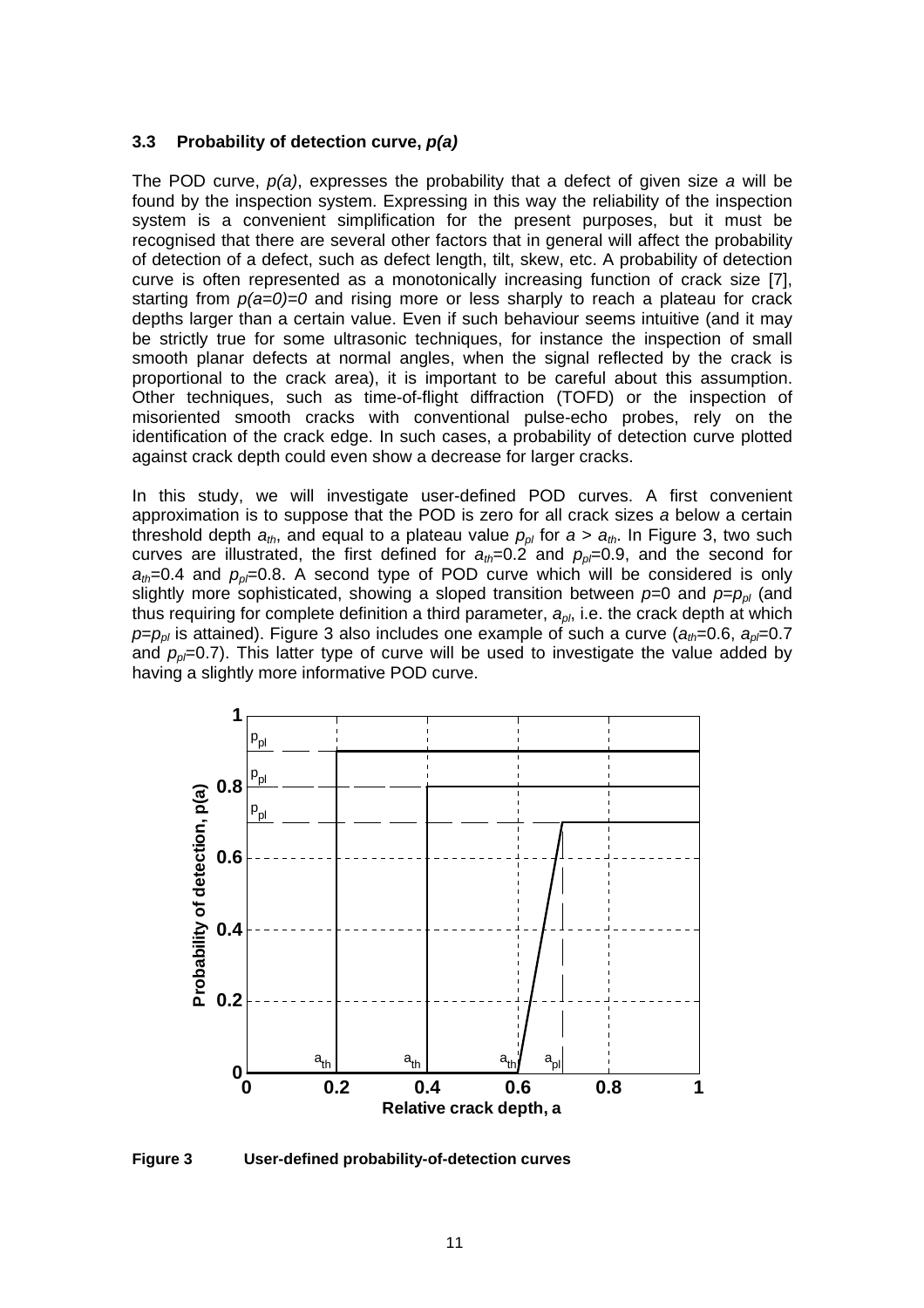## **4 Base cases**

We start by exploring some base cases. In each case, the risk reduction, *R*, obtained from Equation 2 will be calculated and plotted for several combinations of user-defined POD curves. Considering the generic POD step function of Figure 3, defined by the pair (*ath*, *ppl*), *ath* will be explored over its complete range [0, 1], whereas six discrete values  $(1, 0.975, 0.95, 0.9, 0.85, 0.80)$  will be considered for  $p_{p}$ . These are all cases with a sharp step, with no transitional region.

The different cases analysed are described below, and for each the results (in terms of risk reduction) are reported. The cases are summarised in Table 1, and described more in detail below.





## **CASE 1: Linear relationship between probability of failure and flaw size**

In this case, the probability of failure varies linearly with flaw size between 0 and 1. In other words, using Equation 9 with parameters  $\alpha=1$ ,  $\beta=1$ :

$$
\phi(x) = F(x; 1, 1) = x \tag{11}
$$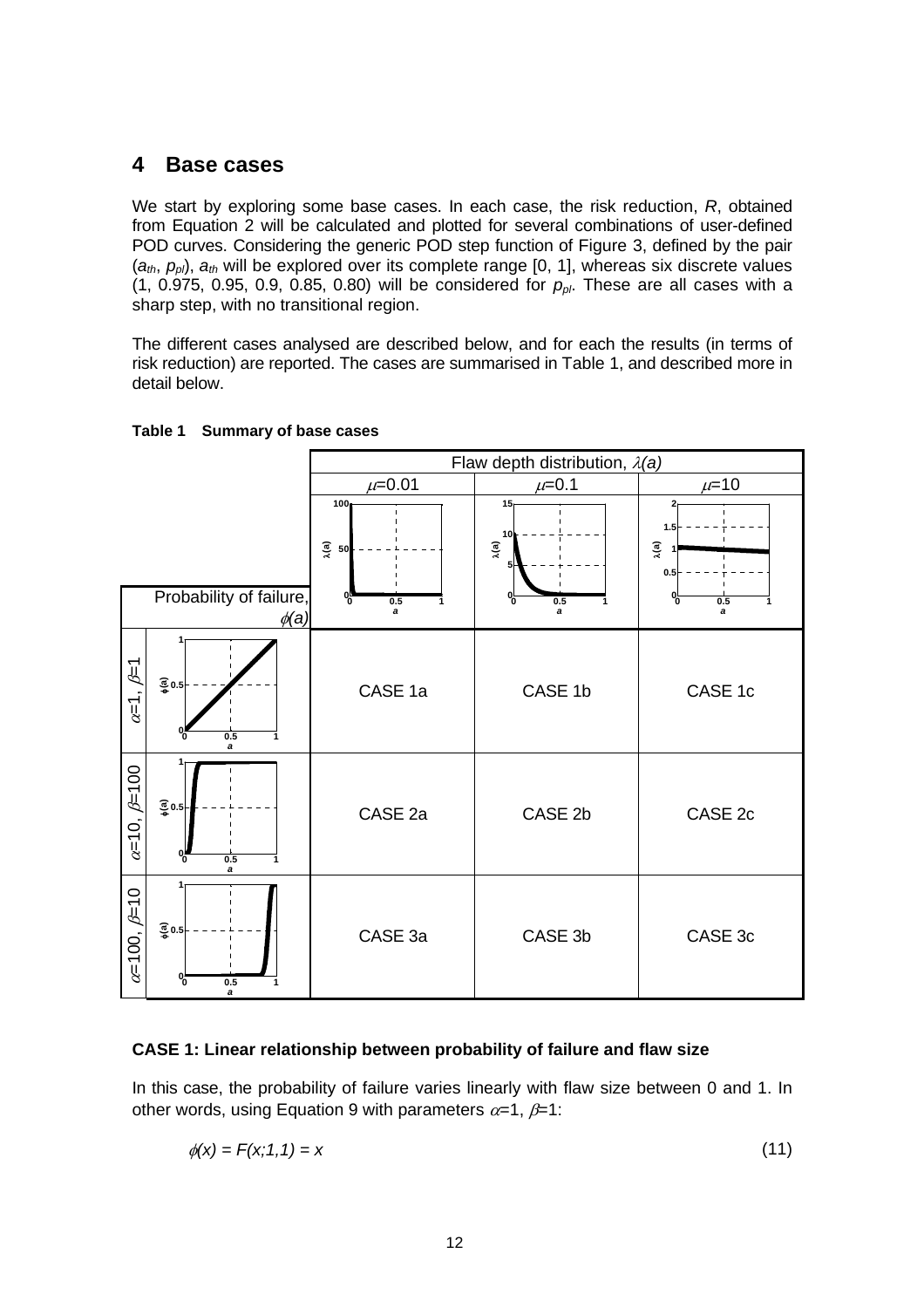We model  $\lambda(\alpha)$  using a truncated exponential distribution as expressed in Equation 5, and consider three different cases for the parameter  $\mu$  (0.01, 0.1 and 10), corresponding to three different expected values  $(0.01, 0.0999, 0.492)$ . In the first 2 cases  $(\mu=0.01, \mu=0.01)$  $\mu$ =0.1), the truncated exponential distribution virtually coincides with the non-truncated exponential. The third case is considered to represent a crack size distribution which is virtually uniform, and represents the situation of  $\mu \rightarrow \infty$  (the distribution is virtually uniform for  $\mu=10$ , and further increments of  $\mu$  do not change its shape), see Figure 1.

#### **CASE 2: Probability of failure showing a sharp increase at** *a***=0.1**

Here we consider a case in which the relationship between probability of failure and flaw size presents a rather sharp increase from zero to one, occurring approximately at *a*=0.1. This is obtained from Equation 9 using the parameters  $\alpha$ =10 and  $\beta$ =100, see Figure 2. Again, we model  $\lambda(\alpha)$  using a truncated exponential distribution as expressed in Equation 5, and consider three different cases for the parameter  $\mu$  (0.01, 0.1 and 10).

#### **CASE 3: Probability of failure showing a sharp increase at** *a***=0.9**

Here we consider a case in which the relationship between probability of failure and flaw size presents a rather sharp increase from zero to one, occurring approximately at *a*=0.9. This is obtained from Equation 9 using the parameters  $\alpha$ =100 and  $\beta$ =10, see Figure 2.

The figures in the following pages show the risk reduction obtained in these 9 cases, for the different POD curves considered.



## **4.1 CASE 1a:** µ**=0.01,** α**=1,** β**=1**

**Figure 4 Risk reduction for case 1a and different sets of POD curves**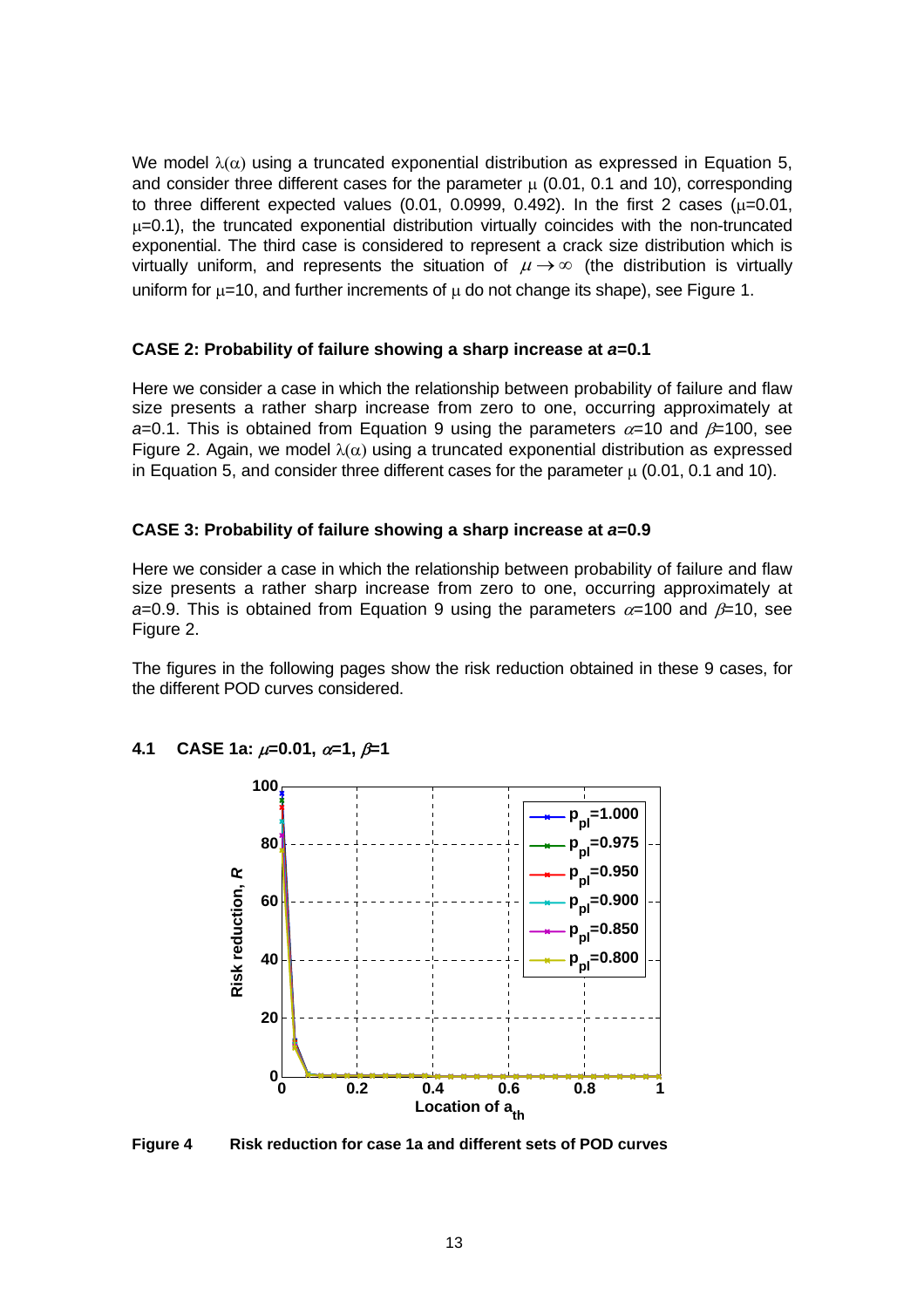

**Figure 5 Risk reduction for case 1b and different sets of POD curves** 

**4.3 CASE 1c:** µ**=10,** α**=1,** β**=1** 



**Figure 6 Risk reduction for case 1c and different sets of POD curves**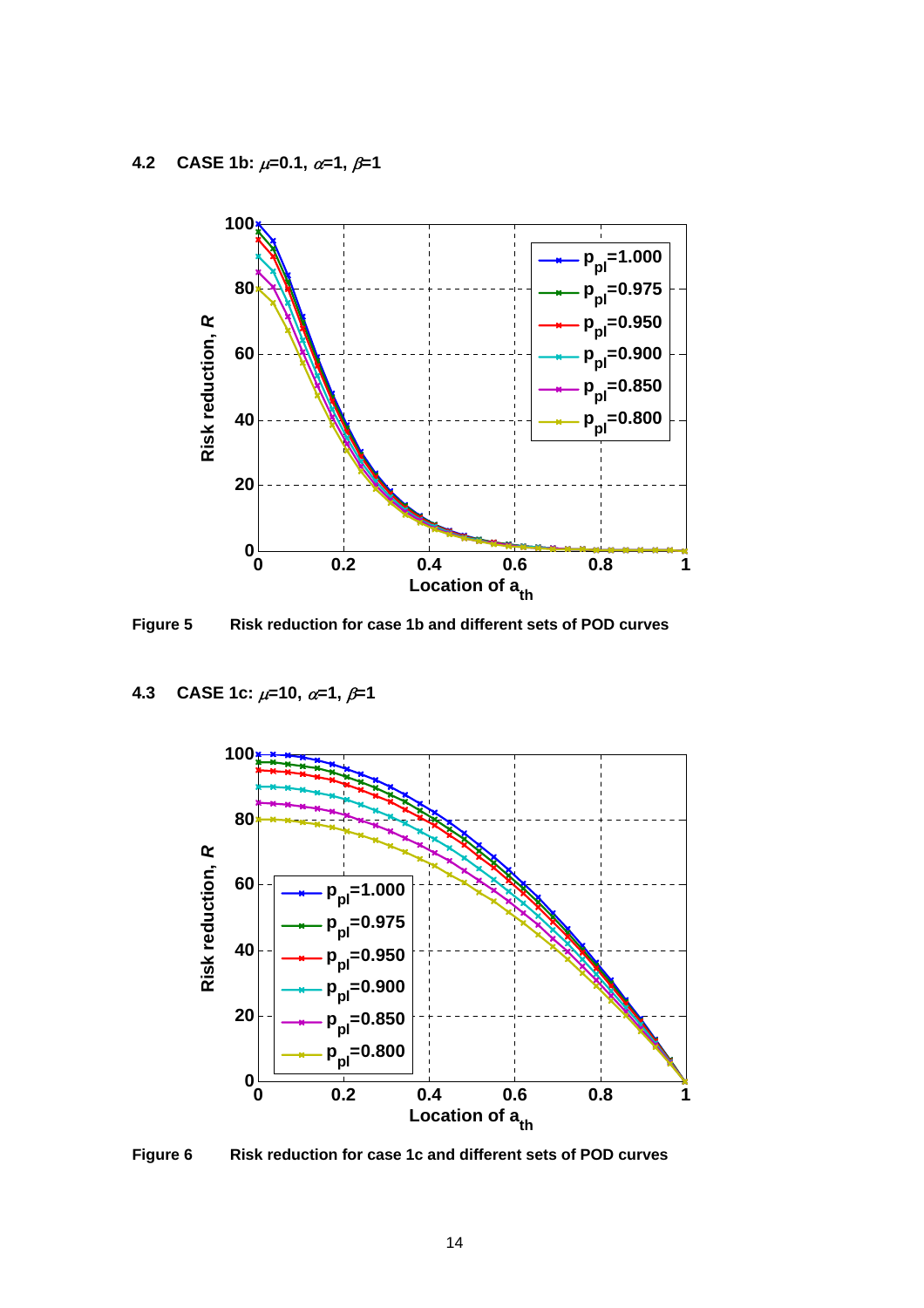

**Figure 7 Risk reduction for case 2a and different sets of POD curves** 

**4.5 CASE 2b:** µ**=0.1,** α**=10,** β**=100** 



**Figure 8 Risk reduction for case 2b and different sets of POD curves**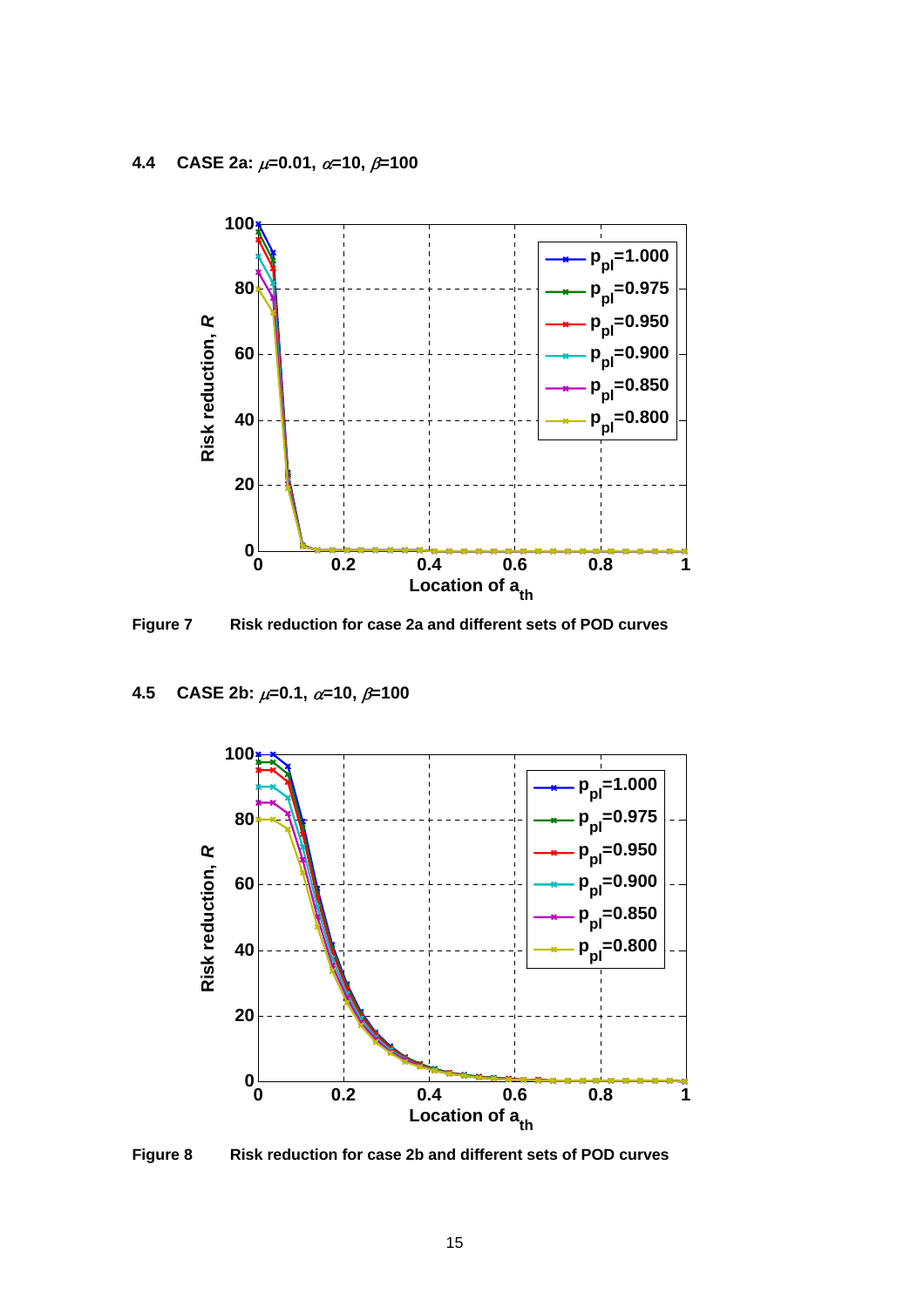

**Figure 9 Risk reduction for case 2c and different sets of POD curves** 

## **4.7 CASE 3a:** µ**=0.01,** α**=100,** β**=10**



**Figure 10 Risk reduction for case 3a and different sets of POD curves**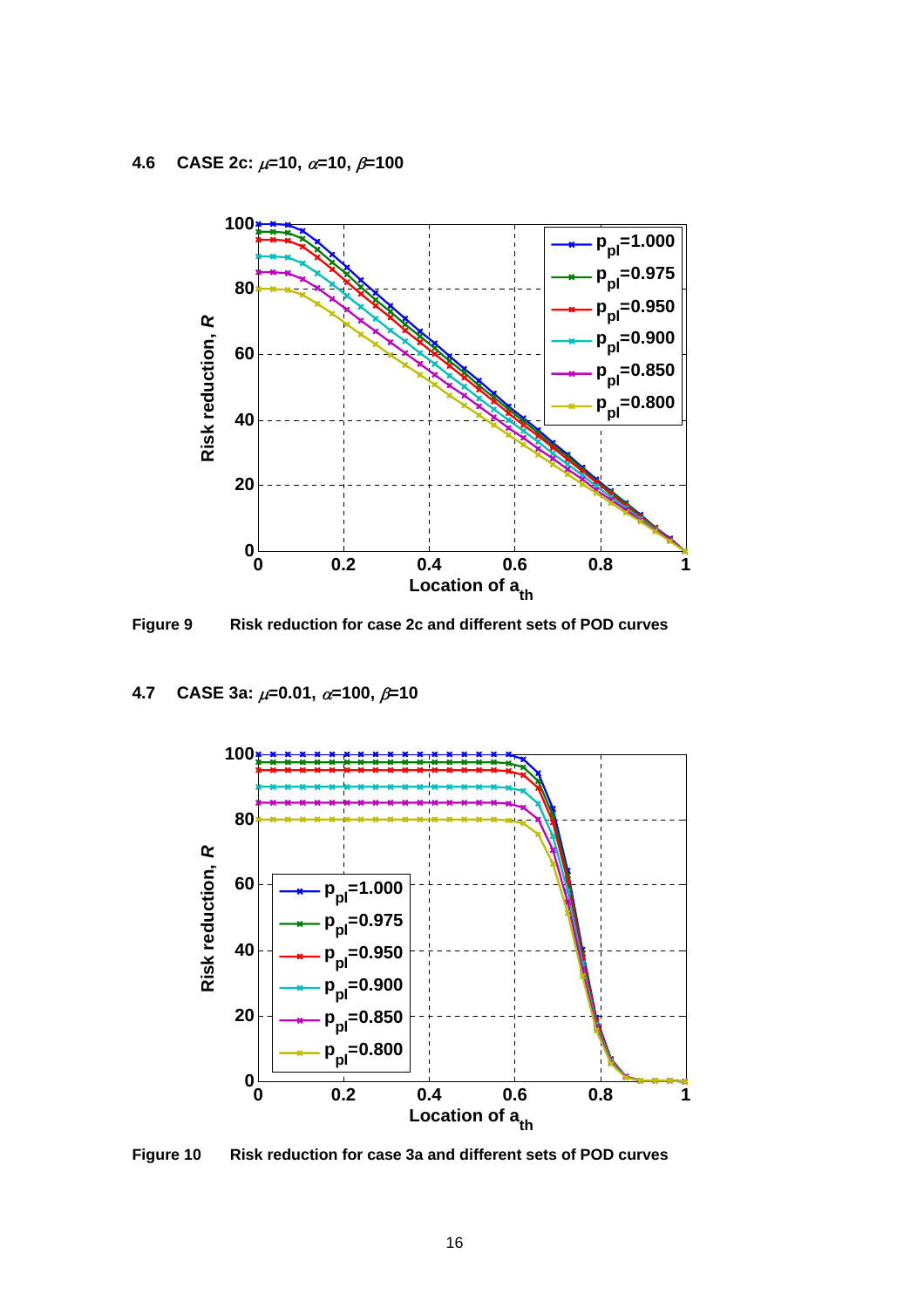

**Figure 11 Risk reduction for case 3b and different sets of POD curves** 

## **4.9 CASE 3c:** µ**=10,** α**=100,** β**=10**



**Figure 12 Risk reduction for case 3c and different sets of POD curves**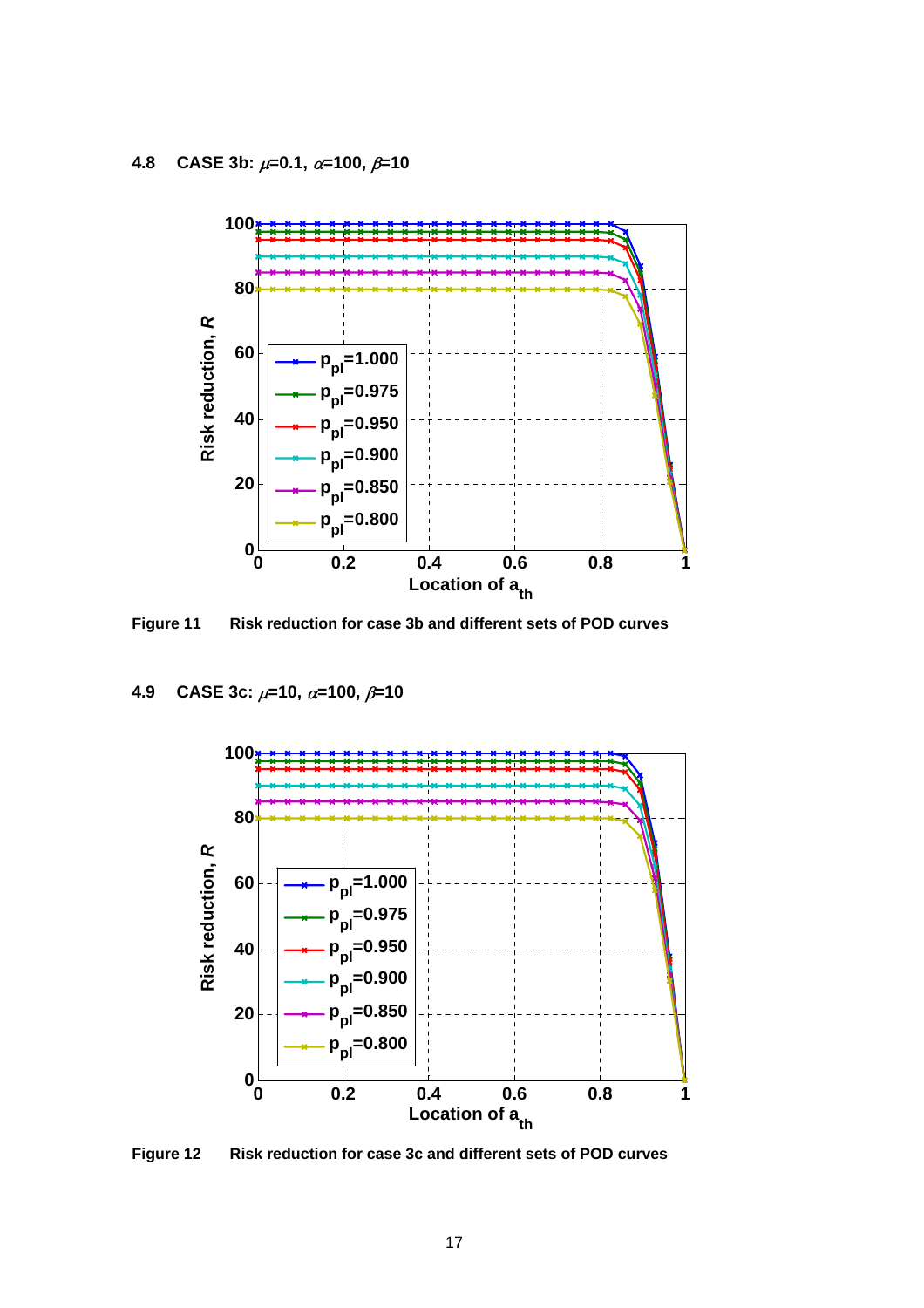## **4.10 Discussion**

We start this discussion by recalling that the risk reduction, as defined in Equation (2), expresses a percentage change from a value of risk with no inspection to a value with inspection. Therefore, *R* takes values in the interval (0,100). When *R* is close to 100 a significant risk reduction due to the inspection has been achieved. When *R* approaches zero, a small change in risk has taken place.

It is clear that the information carried by *R* allows for a direct comparison between the probability of failure (and hence the risk) of a single component with and without the completion of an inspection. This is the goal of this study, and for this reason *R* has been so defined, but it is of some interest to consider briefly the significance of the absolute values of probability of failure (before doing any inspection) involved when moving from one situation (described by a pair of functions  $[\lambda(a), \phi(a)]$ ) to another.

In Figure 13, the probability of failure, calculated for the three different functions φ*(a)* used in the basic cases above, is plotted against the varying expected value,  $\mu'$ , of the truncated exponential distribution chosen to represent the crack depth probability density. The parameter  $\mu'$  varies between 0 and 0.5 (when the truncated exponential becomes coincident with the uniform distribution). It is worth recalling that  $\mu$  is the mean of the underlying un-truncated exponential distribution and  $\mu'$  is the mean of the truncated exponential distribution, given by Equation (6).

It is clear that, especially for those cases when  $\mu'$  is small (which should represent real crack depth distributions), the absolute values obtained can vary by several order of magnitude from one situation to another. For instance, for  $\mu' = 0.05$ , the probability of failure of a situation described by a function  $\phi(a)$  presenting a rapid 0-to-1 transition at approximately  $a=0.1$  (red line in Figure 13, typical of a crack in a brittle material) is 10<sup>7</sup> times higher than that of a function  $\phi$ (a) presenting a similar transition at approximately *a*=0.9 (blue line, typical of a crack in a tough material).

Thus, a reduction of say *R=*50% in the risk obtained inspecting a component representative of the former situation would be much more valuable than a *R=*50% reduction in the risk obtained inspecting a component representative of the latter. These considerations are of course the very foundation of risk-informed inspection optimisation. As stated, we are here only considering the analysis of the relative effect of an inspection system on a single component.

## **CASE 1** (Probability of failure varying linearly with crack size)

Figure 4 shows that if the crack depth probability distribution has a small expected value ( $\mu$ =0.01, implying that the near totality of the probability mass is approximately below 4% of wall thickness), only an inspection characterised by a POD curve with an  $a_{th}$  below 0.05 will be able to make any difference at all. Below this value, further reductions of  $a<sub>th</sub>$  will have a great effect.

Figure 5 and Figure 6 show that, as the expected value of the crack depth probability distribution increases, the location of the POD curve step becomes more important even at higher values. The level of the POD plateau,  $p_{\textit{ob}}$  also becomes important.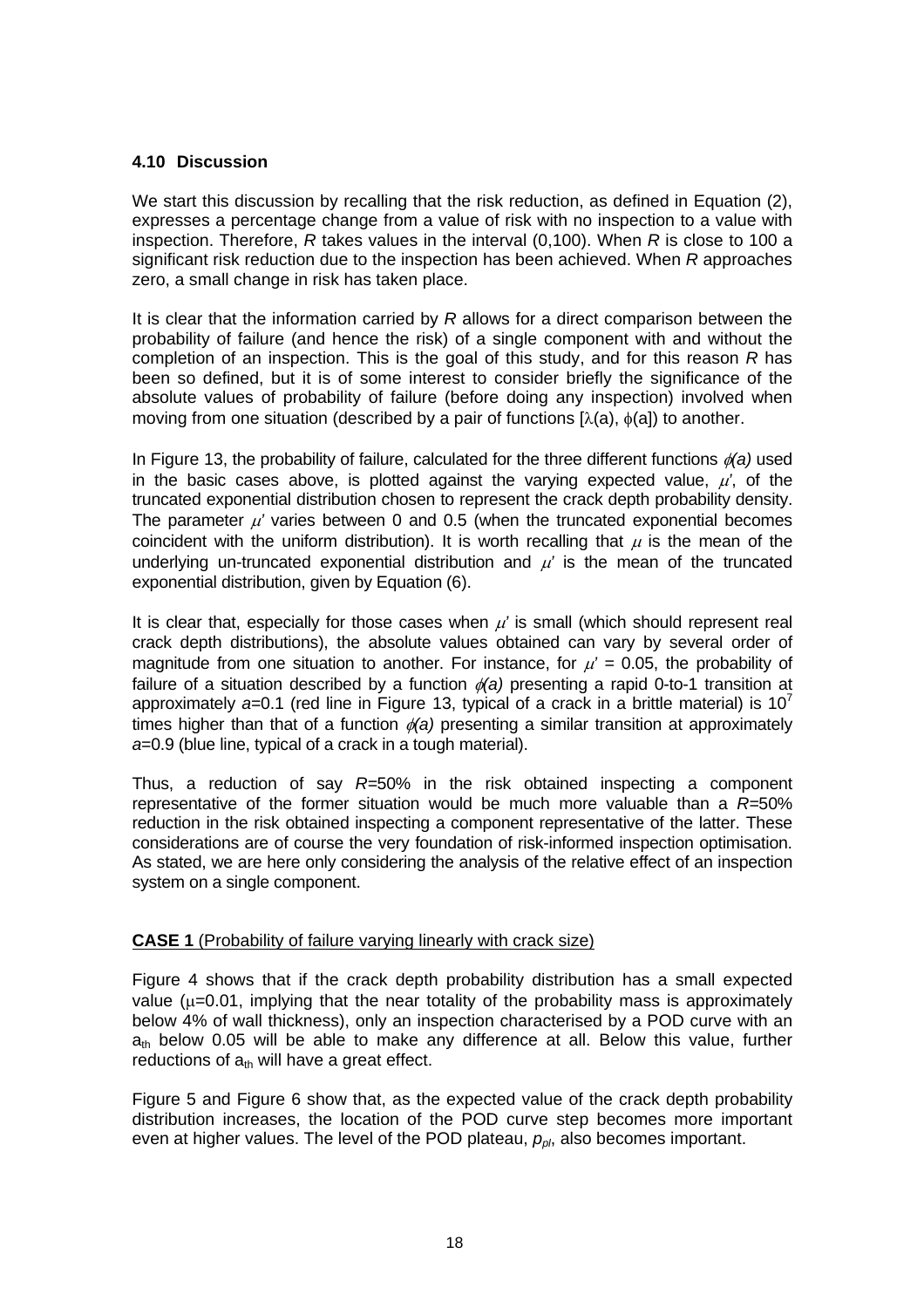It is interesting to note that curves such as those plotted in these figures could be used to make a choice on how the resources allocated to the design and qualification of an inspection system could be invested. Different strategies could be envisaged:

- For a given, fixed  $a_{th}$ , (which could be seen as the qualification size in the ENIQ methodology [8]), determine which level  $p_{p}$  should be used to obtain the desired risk reduction;
- For a given, fixed  $p_{ph}$ , determine which  $a_{th}$  should be used to obtain the desired risk reduction;
- A combination of the two above, maximising the risk reduction for the given resources (it could be the case that it is much easier – and cheaper – to push down  $a_{th}$  rather than push up  $p_{ph}$ , and still obtain the same risk reduction.



**Figure 13 Probability of failure calculated for different functions** φ**(a), plotted against a varying expected value,** µ*'***, of the truncated exponential distribution chosen to represent the crack depth probability density**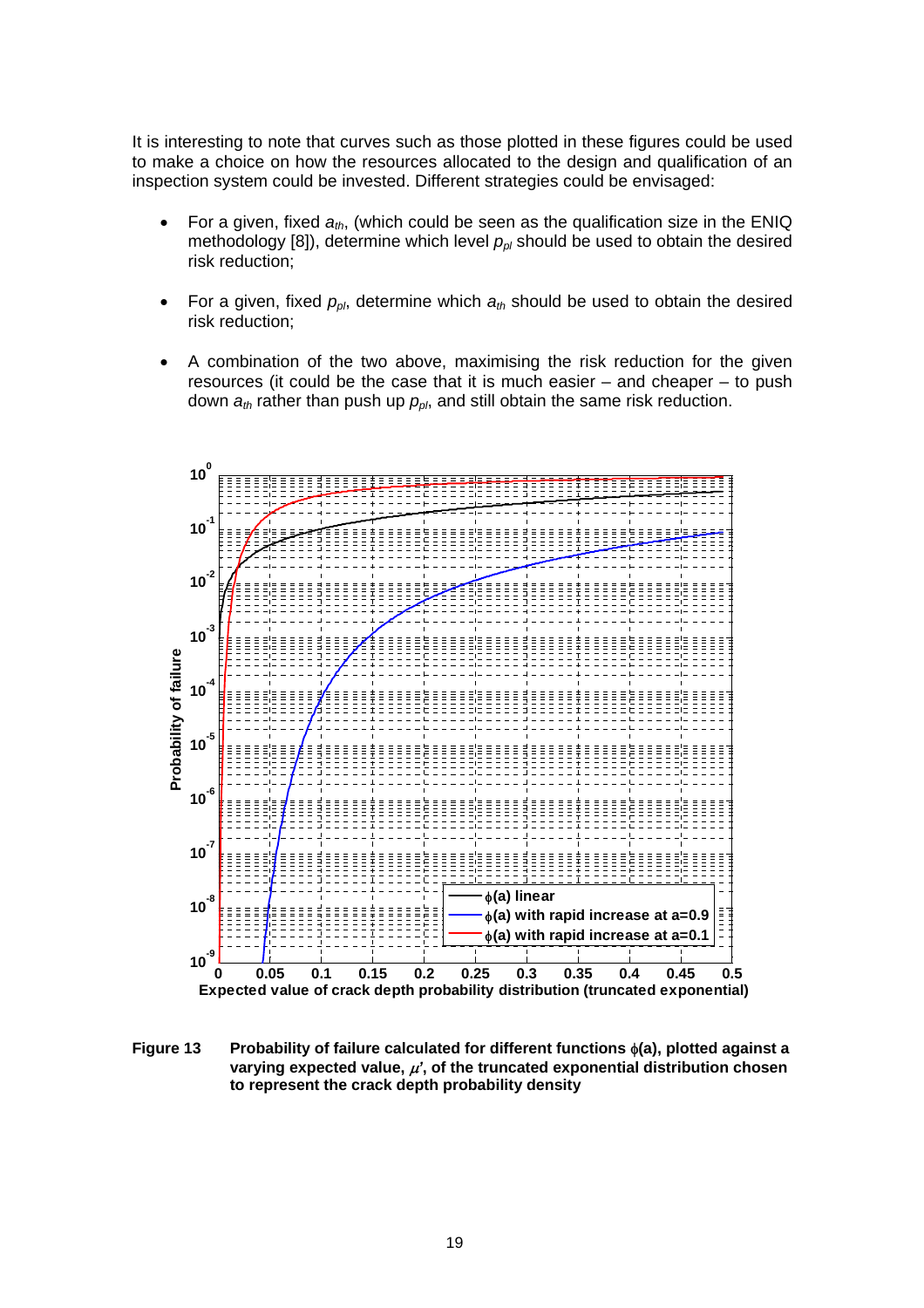## **CASE 2** (Probability of failure increases rapidly around *a* = 0.1)

In the second case, the probability of failure was assumed to increase rapidly for rather shallow cracks ( $a \approx 0.1$ ). In Case 2a (Figure 7),  $a_{th}$  should be rather small to obtain any risk reduction, since the contribution of the cracks of the size just above the step in the failure probability function contribute the most to the failure probability. When the crack size distribution is assumed uniform, the risk reduction becomes linearly dependent of the location of  $a_{th}$ , except for the small values below and around the step in the failure probability function.

One should keep in mind that the failure probability function assumed for Case 2 is realistic mainly for very brittle materials, and such behaviour is not expected in normal piping systems.

## **CASE 3** (Probability of failure increases rapidly around *a* = 0.9)

Figures 10-12 show the results for the case where the probability of failure is nearly zero until a sharp increase when the crack depth is about 90% of the wall thickness. In all the analysed cases, independent of the assumption made on the initial crack depth distribution, the risk reduction is independent of the location of  $a_{th}$  up to at least  $a_{th}=0.6$ . The figures differ from each other only for large values of *ath*. The reason why in Case 3a the drop in risk reduction occurs earlier can be explained by the fact that the probability of deep initial cracks is practically zero, and thus there is practically no risk that could be reduced.

The interesting conclusion that may be drawn from Case 3, is that as long as the *ath* is within reasonable limits (and in practice detection threshold requirements are usually set much lower than half of the wall thickness), its exact value has no practical importance. The risk reduction is the same as if one had assumed a constant POD value equal to the plateau value  $p_{p}$ . If the probability of failure function is modified to correspond to the one in Figure 23 based on a fracture mechanistic calculation, the sensitivity analysis results would still lead to similar conclusions for a realistic range of the  $a_{th}$ .

## **5 Adding information to the POD curve**

In this section, we investigate the effects of adding "information" to the POD curves used in the analysis. In other words, we want to see the effect on the risk reduction introduced by POD curves which are more than a simple step function occurring at some crack depth *ath*. With reference to Figure 3, we now consider POD curves defined by three parameters:  $a_{th}$ ,  $a_{pl}$  and  $p_{pl}$ .

Let us define the following quantity,  $a_{av}$ , average crack depth of  $a_{th}$  and  $a_{ol}$ .

$$
a_{av} = (a_{th} + a_{pl})/2 \tag{12}
$$

We can imagine a family of POD curves that, given a plateau value  $p_{\rho}$ , are characterised by a constant value *aav*, see Figure 14. For any given *aav*, the probability of detecting a defect whose depth is a uniformly distributed random variable would be exactly the same for all curves in the family. Now we are interested to study the effect of the slope in the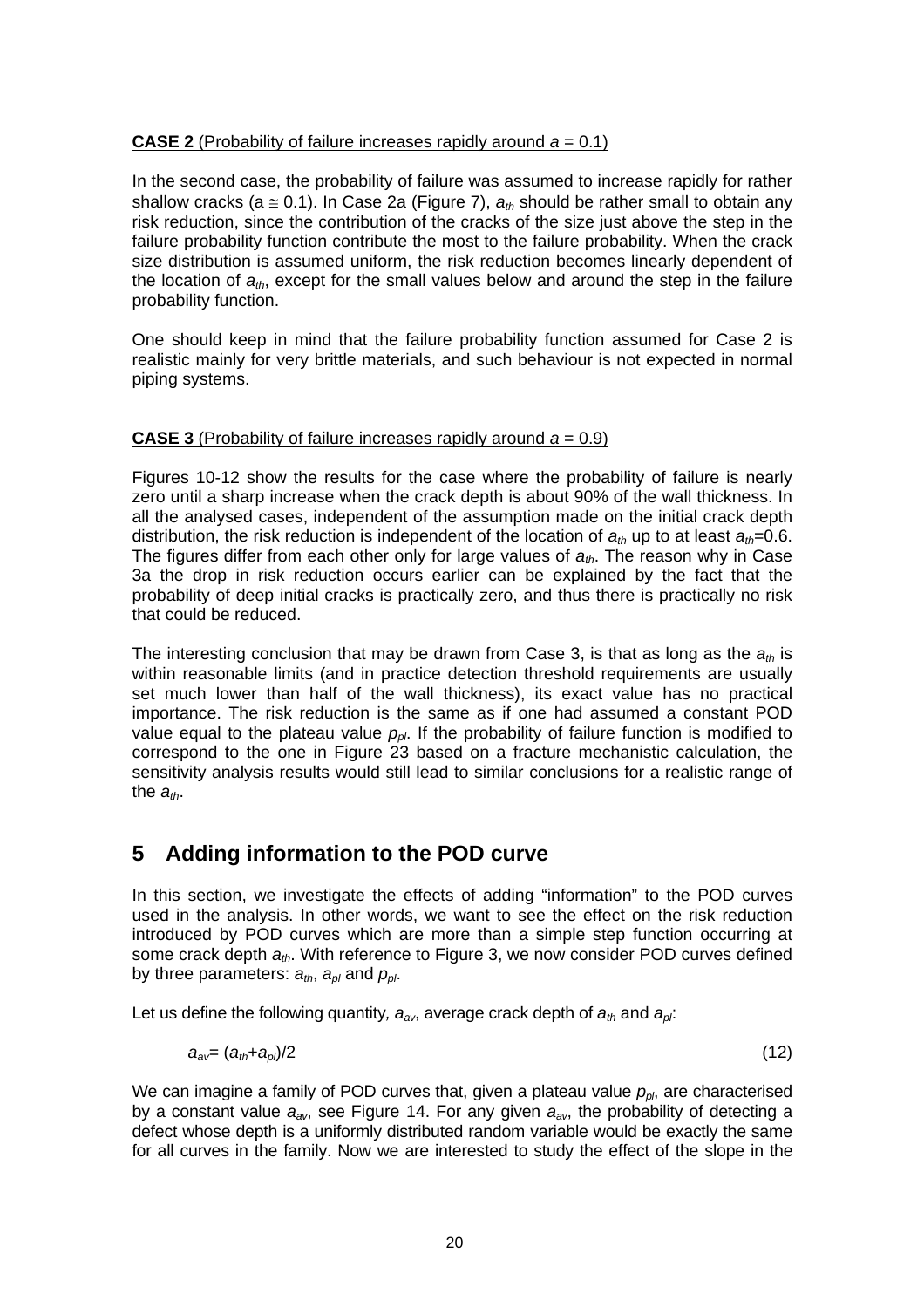POD function on the risk reduction with the previously defined different assumptions concerning the flaw size distribution and the probability of failure as a function of flaw size. If we are in a situation where all POD curves of one family are equivalently expensive in terms of resources needed to obtain them, it becomes of interest to investigate how the risk reduction varies from one member to the family to another. In this way, it is possible to determine the optimal member of the family as the curve maximising the risk reduction in the situation at hand.



**Figure 14 POD curves characterised by constant** *aav***.** 

In the following, we have applied this idea to base cases 1b, 2b and 3b. For clarity, only two plateau levels have been included  $(p_{p}=0.8$  and  $p_{p}=1)$ . Three families have then been considered, characterised by *aav*=0.25, 0.5 and 0.75. The calculated risk reduction is plotted in Figure 15, Figure 16 and Figure 17 versus the location of *ath*. For instance, in Figure 15, for  $a_{av}=0.25$  (black lines), when  $a_{tb}=0.25$ , then  $a_{0}=0.25$  as well, and we fall back to base case 1b. When  $a_{th}=0$ ,  $a_{0}=0.5$  and the risk reduction is greater.

The way the POD curve families are defined, and considering that *ath* cannot be less than 0 nor *apl* more than 1, explains the ranges of the curves plotted in these figures. When  $a_{av}=0.75$ ,  $a_{th}$  can take values only between 0.5 and 0.75 as  $a_{pl}$  is limited to values between 0.75 and 1.

In cases 1b and 2b the risk reduction becomes somewhat bigger when the slope of the POD curve gets gentler. This is due to the fact that the inspection can then capture a higher portion of the small cracks which dominate the size distribution (so much that this dominates the result). In case 3b (except for the average at 0.25) the dominant factor is the loss of a part the detection efficiency for deeper cracks as the slope of the POD curve decreases, and thus R decreases. In the case of  $a_{av}=0.25$ , this does not play a part since the sloping part of the POD curve terminates at a=0.5 or before, and the probability of failure curve, φ*(a)*, only increases at around a=0.8.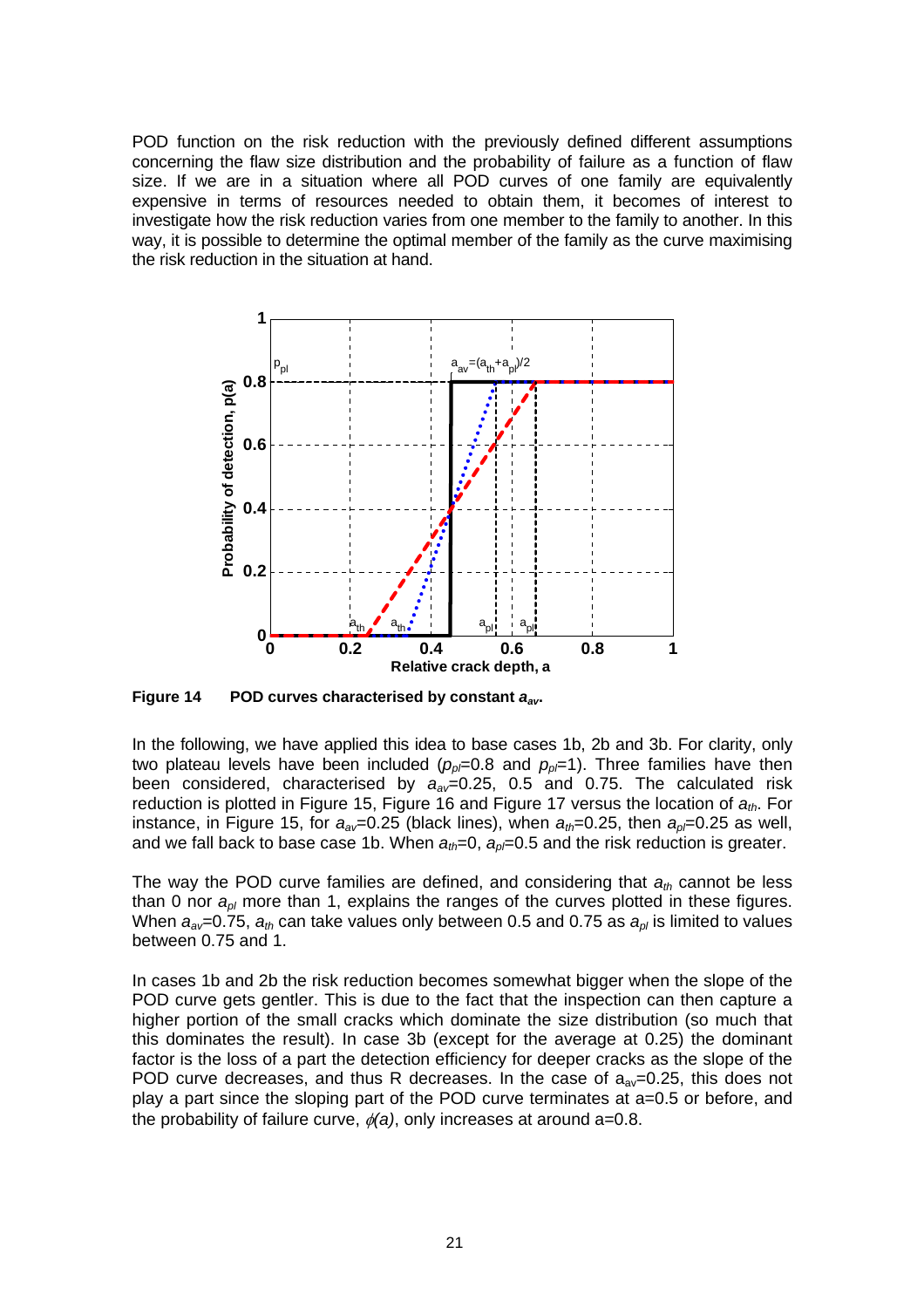

**Figure 15 Risk reduction,** *R***, obtained for different POD curves belonging to three families characterised by** *aav***=0.25, 0.5 and 0.75 (base case: 1b).** 



**Figure 16 Risk reduction,** *R***, obtained for different POD curves belonging to three families characterised by** *aav***=0.25, 0.5 and 0.75 (base case: 2b).**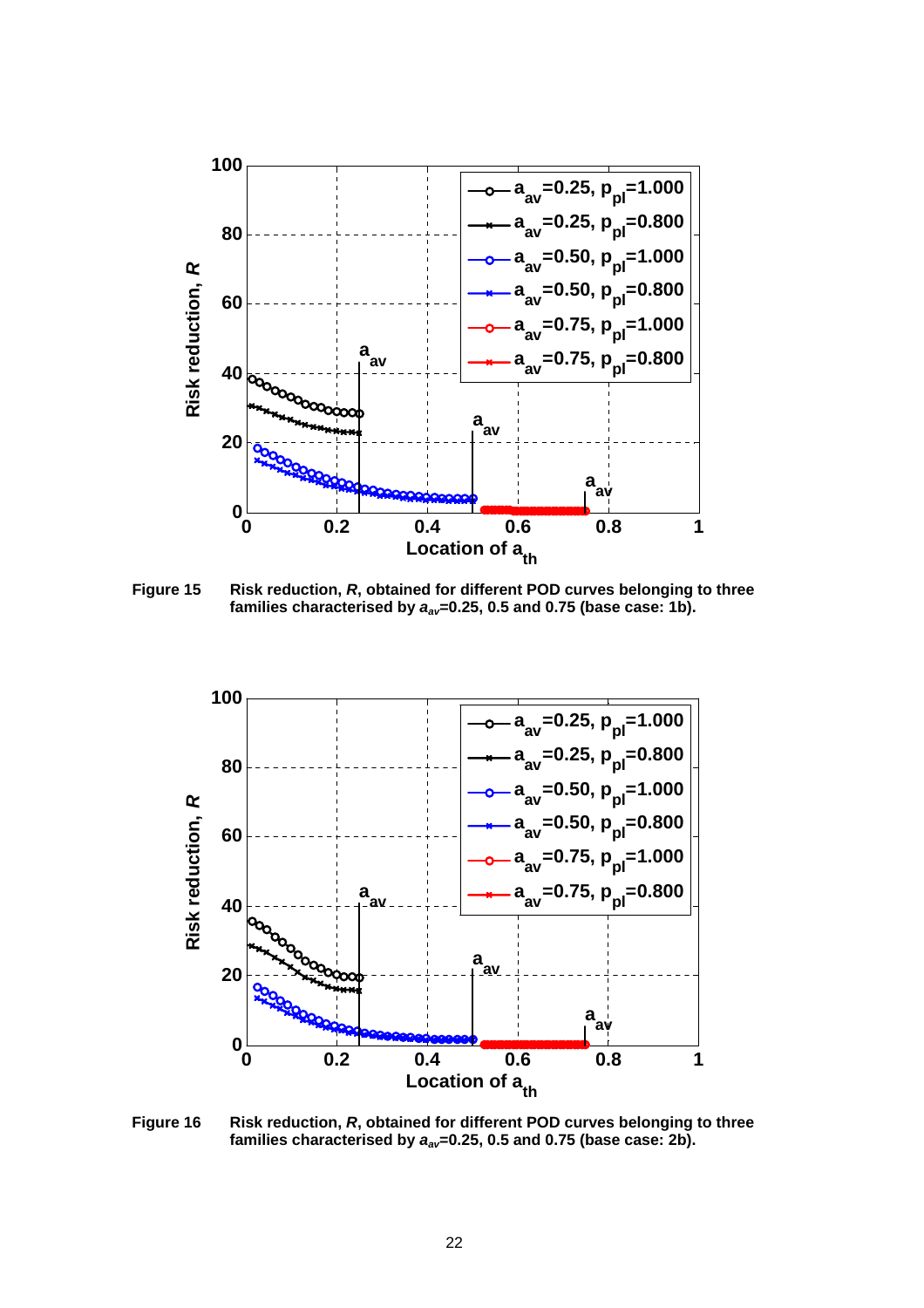

**Figure 17 Risk reduction,** *R***, obtained for different POD curves belonging to three families characterised by** *aav***=0.25, 0.5 and 0.75 (base case: 3b).** 

A second family of POD curves that can easily be investigated is illustrated in Figure 18. These POD curves are characterised by a constant value *apl*.

We applied this idea to base cases 1b, 2b and 3b. Again in the interest of clarity, only two plateau levels have been included ( $p_p$ =0.8 and  $p_p$ =1). Three families have then been considered, characterised by *aav*=0.25, 0.5 and 0.75. The calculated risk reduction is plotted in Figure 19, Figure 20 and Figure 21 versus the location of *ath*.

In case 3b, for instance, where the transition of the function φ*(a)* occurs at a=0.9, there is absolutely no added value in "adding" the sloping part of the curve to any of the considered step functions.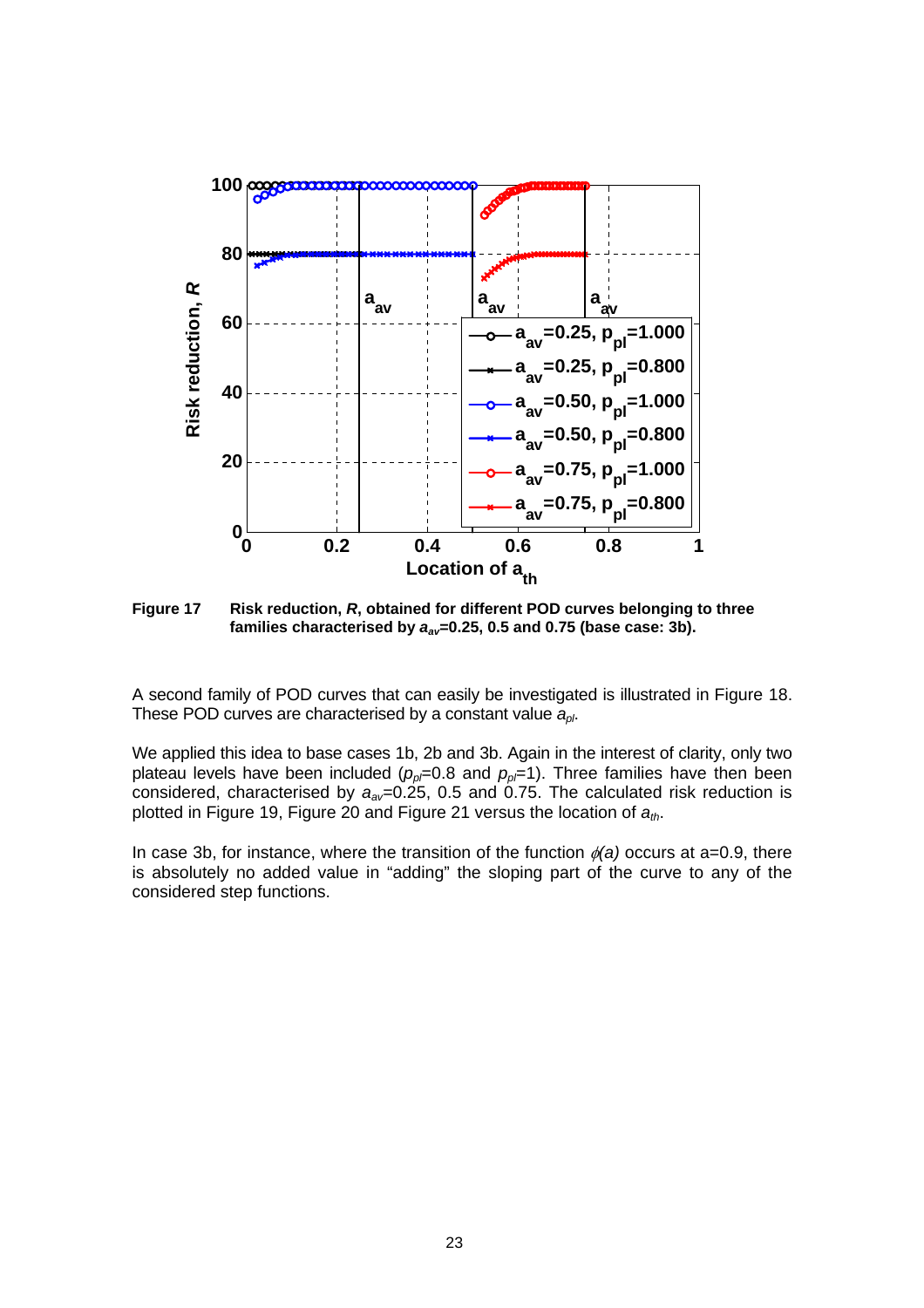

**Figure 18 POD curves characterised by constant** *apl***.** 



**Figure 19 Risk reduction,** *R***, obtained for different POD curves belonging to three**  families characterised by fixed  $a_{p}$ =0.25, 0.5 and 0.75 (base case: 1b).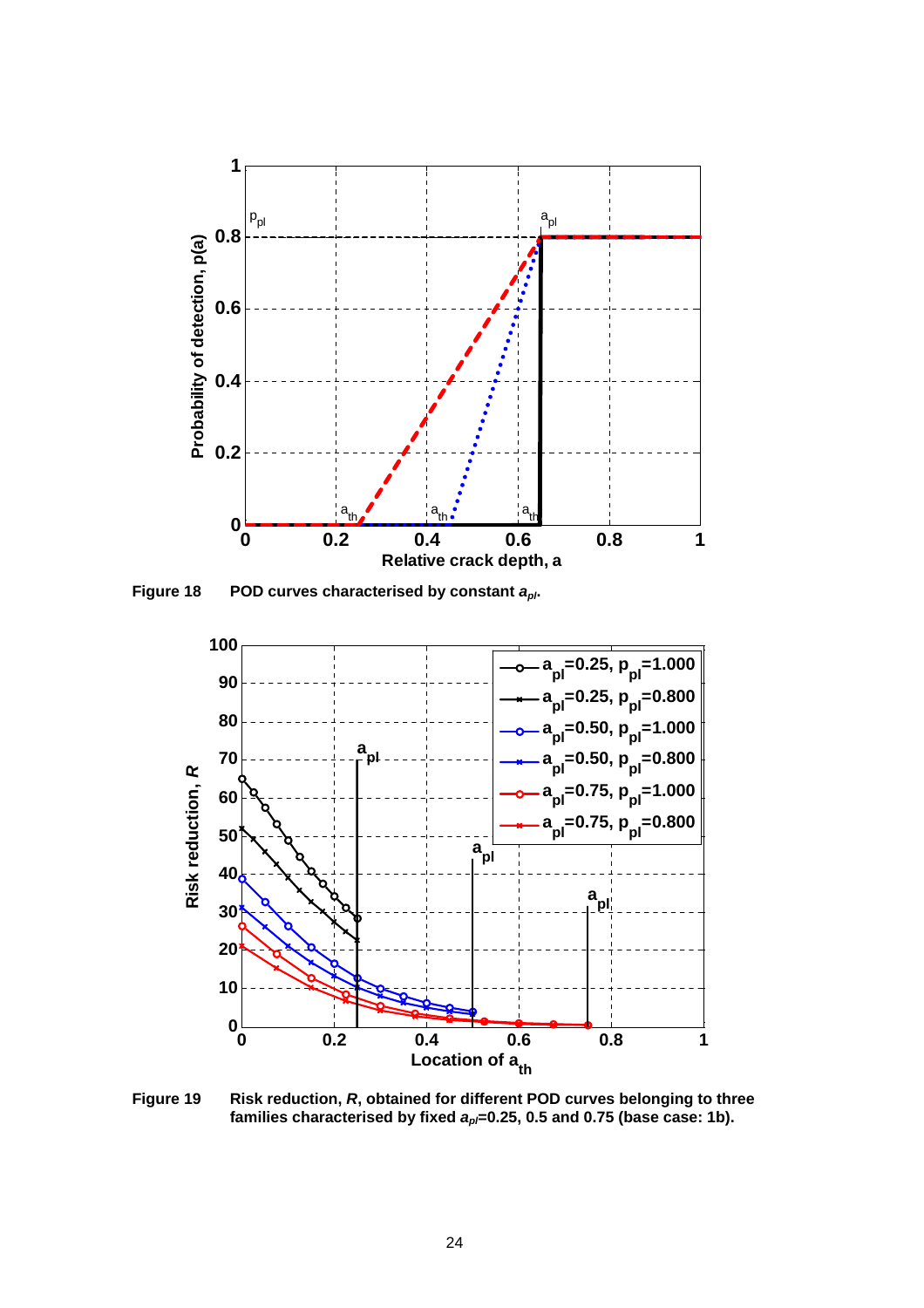

**Figure 20 Risk reduction,** *R***, obtained for different POD curves belonging to three**  families characterised by fixed  $a_p = 0.25$ , 0.5 and 0.75 (base case: 2b).



**Figure 21 Risk reduction,** *R***, obtained for different POD curves belonging to three**  families characterised by fixed  $a_p = 0.25$ , 0.5 and 0.75 (base case: 3b).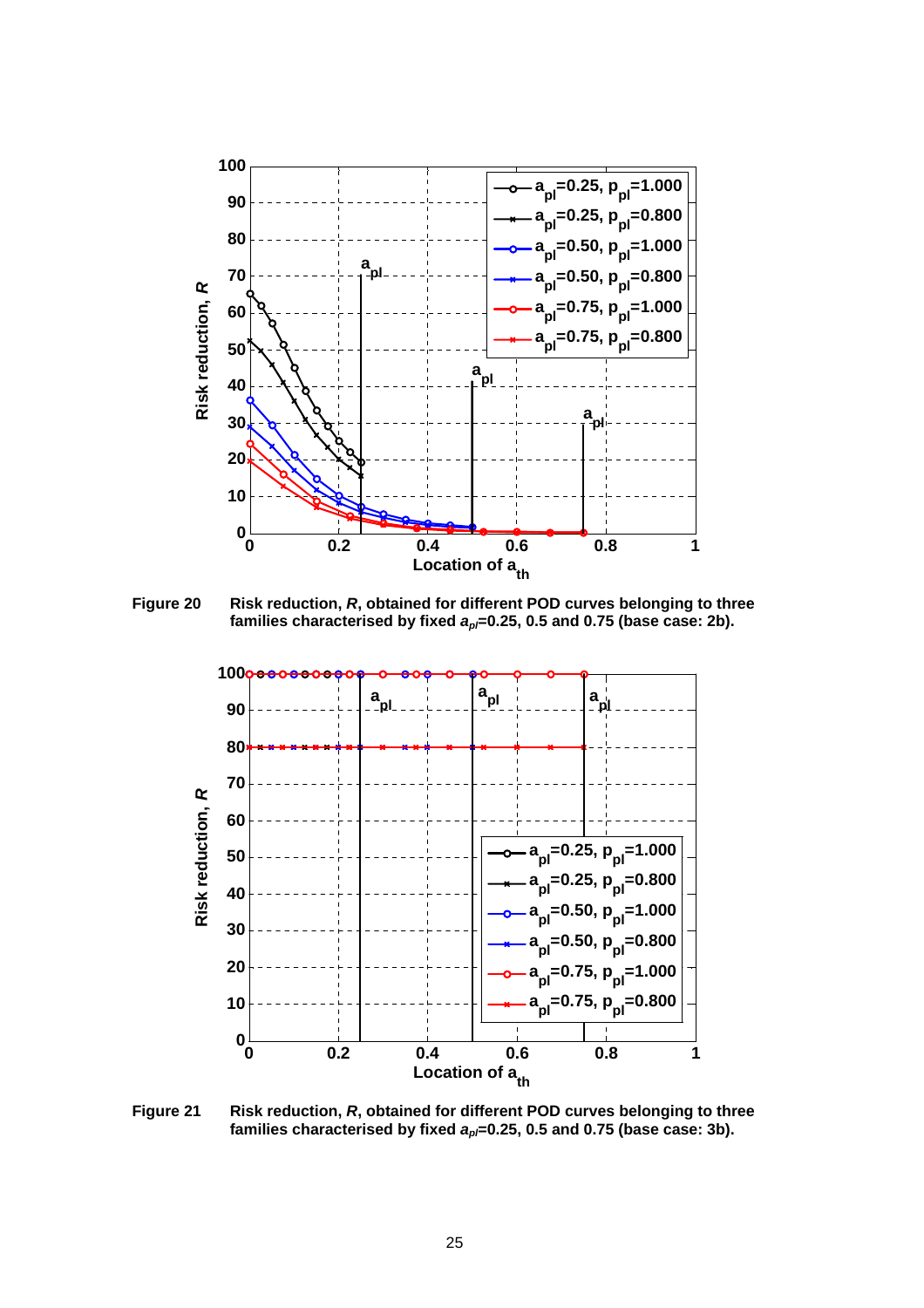## **6 Conclusions**

In this document we have discussed the link between risk-informed in-service inspection (RI-ISI) and assumptions made concerning the probability of flaw detection. The purpose was to investigate which practical requirements should be set for assumptions about the accuracy of probability of detection (POD) curves from a RI-ISI point of view.

We have proposed a simplified approach that allowed us to avoid making detailed assumptions about the relationship between crack size and probability of failure, the probability distribution of crack size and the shape of the POD curve. The determination of the two functions describing (1) failure probability as a function of flaw size and (2) flaw distribution would be in a real situation relatively resource-consuming exercises. The examples presented herein include both realistic cases and more extreme situations, helping to analysis the sensitivity of risk-reduction through inspections.

The cases that most closely model a real situation are those where the expected value of the defect distribution is not greater than 0.1 (one tenth of wall thickness), and the probability of failure is very low unless the flaw depth is significant. The toughness of metals used in the nuclear industry would tend to exclude situations where the probability of failure would be high with very shallow cracks. In the realistic situations, the location of  $a<sub>th</sub>$  plays a rather insignificant role, unless it is unrealistically high (e.g. more than 70-80%,) and the risk reduction is controlled by the value of  $p_{pl}$ .

We do not draw more detailed conclusions regarding the examples at hand because the purpose of this report is rather to suggest a method for analysis. Each user can straightforwardly draw his or her own conclusions according to the input functions used.

In the present study, crack growth or other time-dependent phenomena have not been considered. The effect of time is twofold. First, the flaw size distribution would evolve (flaws would initiate, other would grow to become fully penetrating, etc.). Second, the material properties would change, affecting the shape of the function  $\phi(a)$ , i.e. the probability of failure as a function of flaw size (see example in Appendix 1).

The most important shortcoming of excluding time-related effects in the analysis is that we cannot presently investigate the effect of inspection intervals on risk-reduction. Future work will involve extending the sensitivity analyses to take into account crack growth, which will allow us to study various inspection strategies. One possible approach for such investigations is the use of Markov models. Applications of continuous-time Markov processes have been presented by Fleming [9], and discrete-time Markov chain studies of inspection strategies have been reported by Cronvall et al. [10]. In the latter approach, probabilistic fracture mechanics calculations are integrated with a discrete-time Markov process analysis to model piping degradation states at inspections, and accounting for flaw and leak detection probabilities. This approach seems suitable for our purposes as well.

## **7 Acknowledgements**

The authors wish to acknowledge Dr. B. Shepherd of Doosan Babcock, Dr. R. Chapman of British Energy and S. Olsson of OKG for their valuable comments.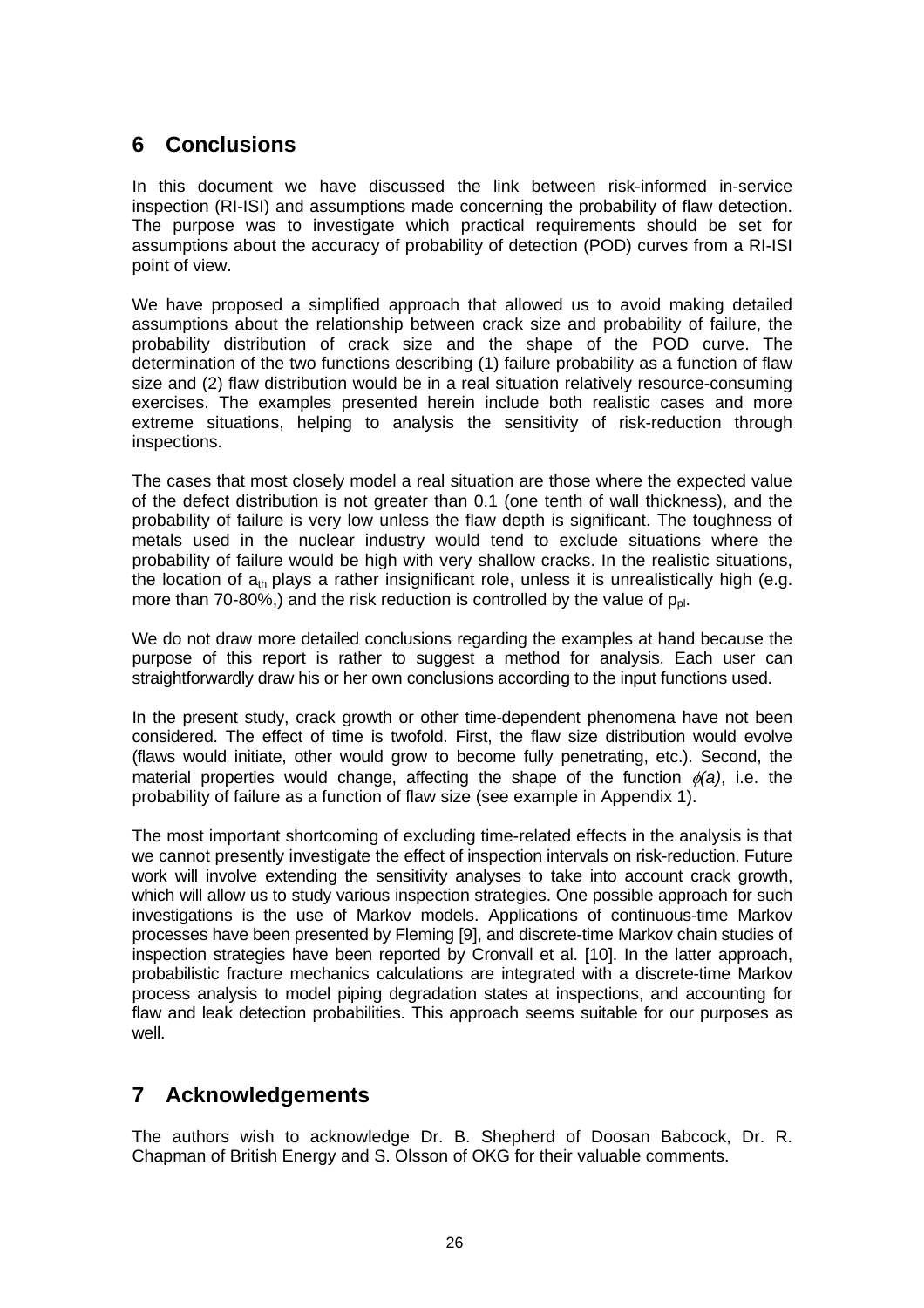## **8 References**

- [1] U.S. Nuclear Regulatory Commission: Regulatory Guide 1.174 An Approach for Using Probabilistic Risk Assessment in Risk-Informed Decisions on Plant-Specific Changes to the Licensing Basis. Rev. 1 (2002).
- [2] U.S. Nuclear Regulatory Commission: Regulatory Guide 1.178 An Approach for Plant-Specific Risk-Informed Decisionmaking for Inservice Inspection of Piping. Rev. 1 (2003).
- [3] Brickstad B, Zang W. NURBIT nuclear RBI analysis tool—a software for risk management of nuclear components. DNV Report 01334900-1, Sweden; 2001.
- [4] Simonen FA, Woo, H.H., Analyses of the Impact of Inservice Inspection Using a Piping Reliability Model, NUREG/CR-3869, 1984.
- [5] Simonen FA, Doctor SR, Dickson TL, Distributions of Fabrication Flaws in Reactor Pressure Vessels for Structural Integrity Evaluations, ASME Pressure Vessels and Piping Conference, Vancouver, Canada (2002).
- [6] Nilsson KF, Blagoeva D, Moretto P, An experimental and numerical analysis to correlate variation in ductility to defects and microstructure in ductile cast iron components, Engineering Fracture Mechanics 73 (2006) 1133–1157
- [7] Berens, AP, NDE reliability data analysis. In Metals Handbook, 9th edn, Vol. 17, ASM Int., 1989, pp. 689-701.
- [8] European methodology for qualification of non-destructive testing: second issue. EUR 17299 EN. 1997.
- [9] Fleming, K.N. Markov models for evaluating risk-informed in-service inspection strategies for nuclear power plant piping systems, Reliability Engineering & System Safety, Volume 83, Issue 1, January 2004, Pp. 27-45.
- [10] Cronvall, Otso; Männistö, Ilkka; Simola, Kaisa. Development and testing of VTT approach to risk-informed in-service inspection methodology. Final report of SAFIR INTELI INPUT Project RI-ISI. 2007. VTT, Espoo. 43 p. VTT Research Notes 2382. http://www.vtt.fi/inf/pdf/tiedotteet/2007/T2382.pdf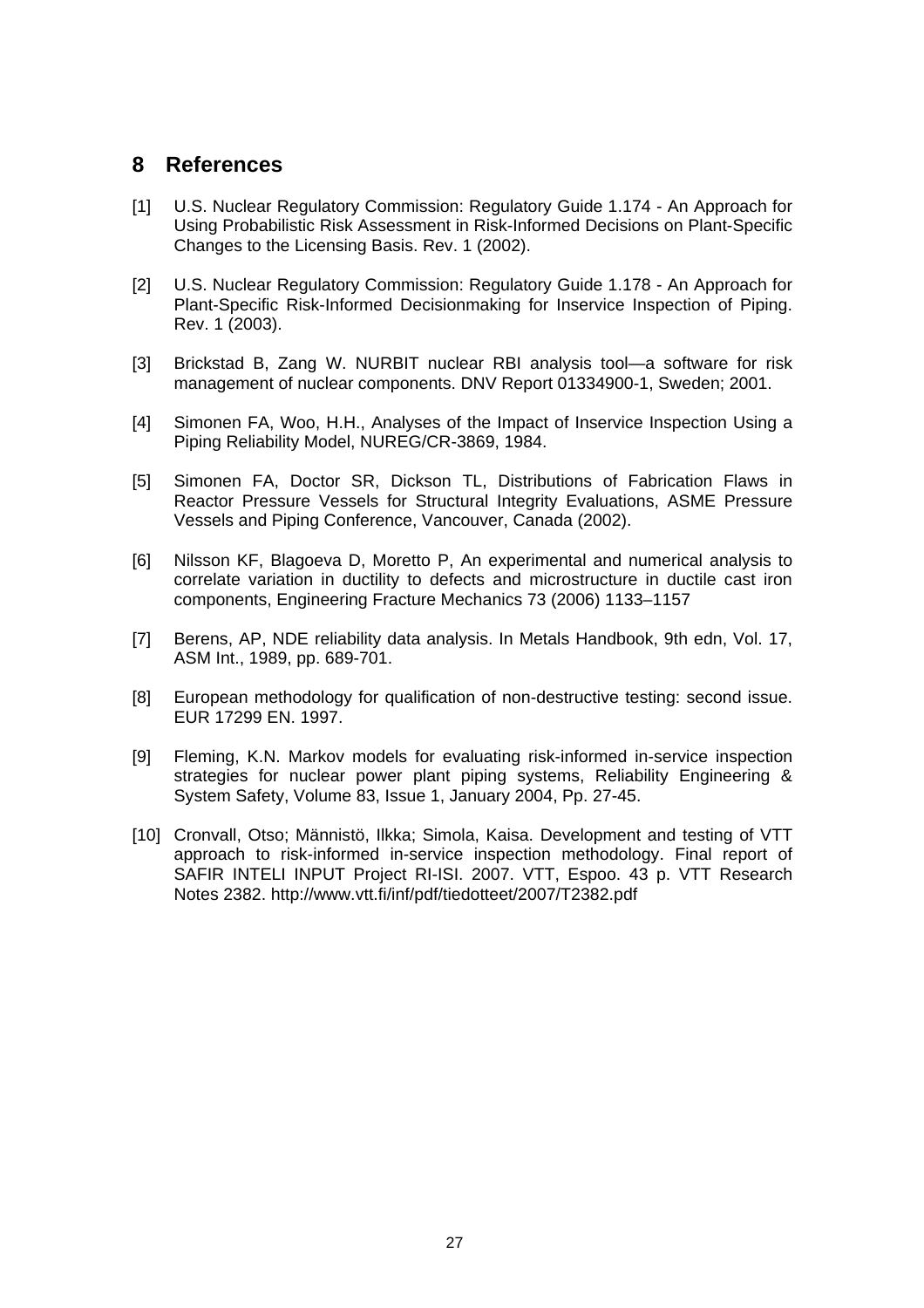## **Appendix 1 - EXAMPLE**

#### **Probability of failure of cylinder under constant tension**

Let us consider a cylinder with an outer radius of 1m and an inner radius of 0.9m, subject to a constant uniform axial tension,  $\sigma$ <sub>T</sub>, of 200 MPa. Let us assume the presence of a semi-elliptical inner surface-breaking crack, of depth *a* and length *2c*. Let us assume that the material initiation toughness,  $K_{IC}$ , is a normally distributed random variable, with mean  $\mu_{\text{KIC}}$  equal to 150 MPa $\sqrt{m}$  and standard deviation  $\sigma_{\text{KIC}}$  equal to 20 MPa√m. Let us also assume that 2*c*=10*a*.

With reference to Figure 22, the stress intensity solution at the deepest point of the crack,  $K<sub>l</sub>$ , is given in [A1] as:

$$
K_{i}(a) = \sigma_{r} \sqrt{\frac{\pi \cdot a}{Q}} F_{i}
$$
 (A1)

where

$$
F_{i} = 1 + [0.02 + \xi(0.0103 + 0.006175\xi) + 0.0035(1 + 0.7\xi) \left(\frac{R_{i} + R_{o}}{2t}\right)^{0.7}] \cdot Q^{2}
$$
\n
$$
\xi = \frac{2c}{t} \qquad Q = 1 + 1.464 \left(\frac{a}{c}\right)^{1.65}
$$
\n(A2)



**Figure 22 Cylinder with semi-elliptical inner surface-breaking crack** 

Let us assume the following failure criterion:

$$
K_{I} > K_{IC} \tag{A3}
$$

In other words, we assume that the component has failed if the stress intensity factor at the crack tip exceeds the material initiation toughness.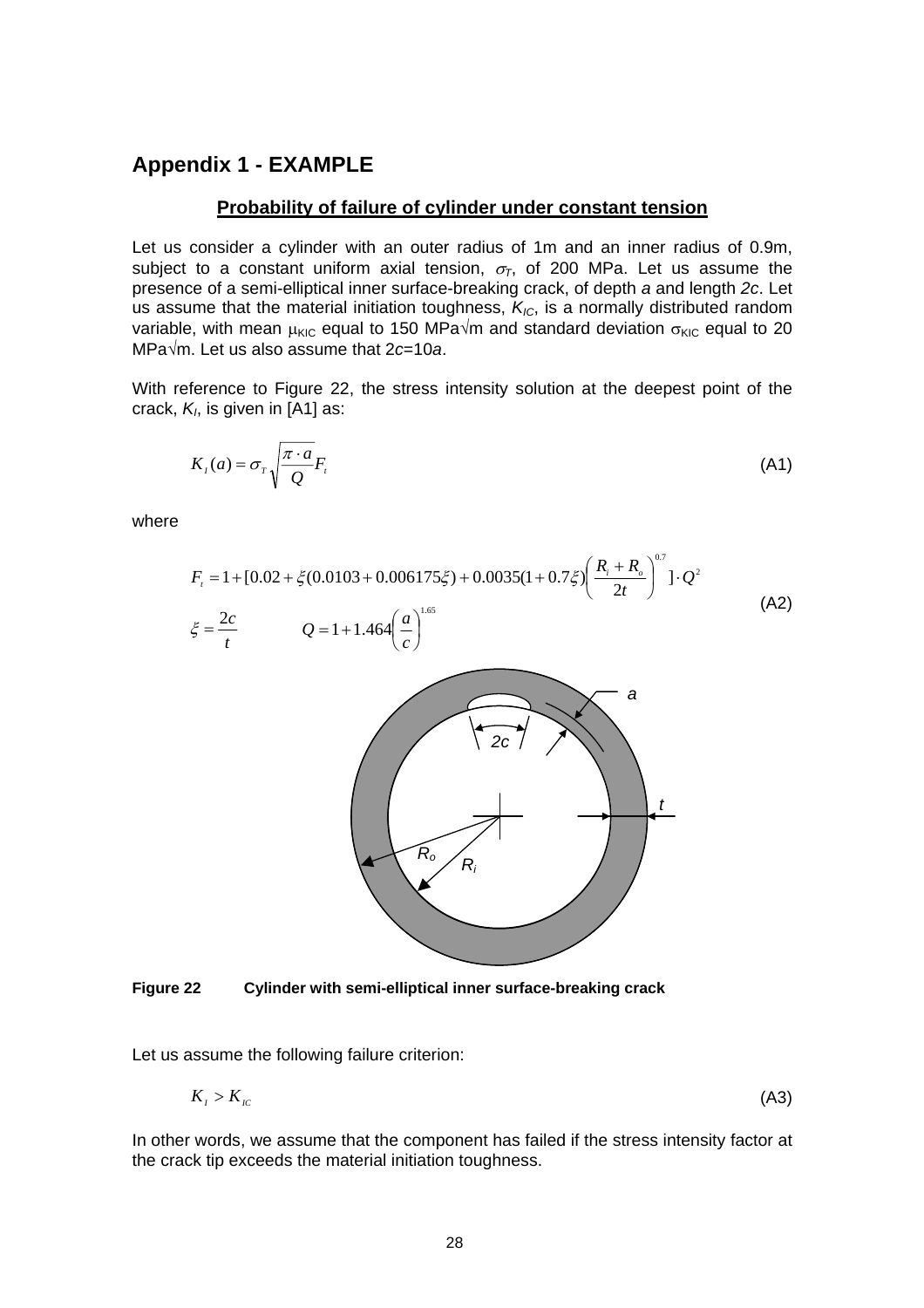Under this assumption, the probability of failure,  $\varphi(a)$ , for a crack of size a can be easily obtained as:

$$
\varphi(a) = \Phi\left(\frac{K_{I}(a) - \mu_{\text{KIC}}}{\sigma_{\text{KIC}}}\right)
$$
\n(A4)

where  $\Phi(x)$  is the standard normal cumulative distribution function.

Equation (A4) is plotted in Figure 23 using the numerical data of the example. It is clear to see that the cumulative Beta distribution functions shown in Figure 2 are well suited to represent this type of behaviour.



**Figure 23** Failure of probability versus crack size,  $\varphi$ (a), for crack in cylinder under **constant tension** 

Let us now suppose that the material of the component is subject to some agingrelated embrittlement. We model this by assuming that every year  $\mu_{\text{KIC}}$  is reduced by 5%, and that  $\sigma_{\text{KIC}}$  is reduced by 2%. In this way,  $\sigma_{\text{KIC}}$  becomes bigger relative to  $\mu_{\text{KIC}}$ . These values are purely illustrative.

Equation (A4) can be used again to obtain new probability of failure curves as functions of crack depth, for any subsequent year starting from today (Figure 24). Again, the cumulative Beta distribution functions shown in Figure 2 are well suited to represent this type of behaviour.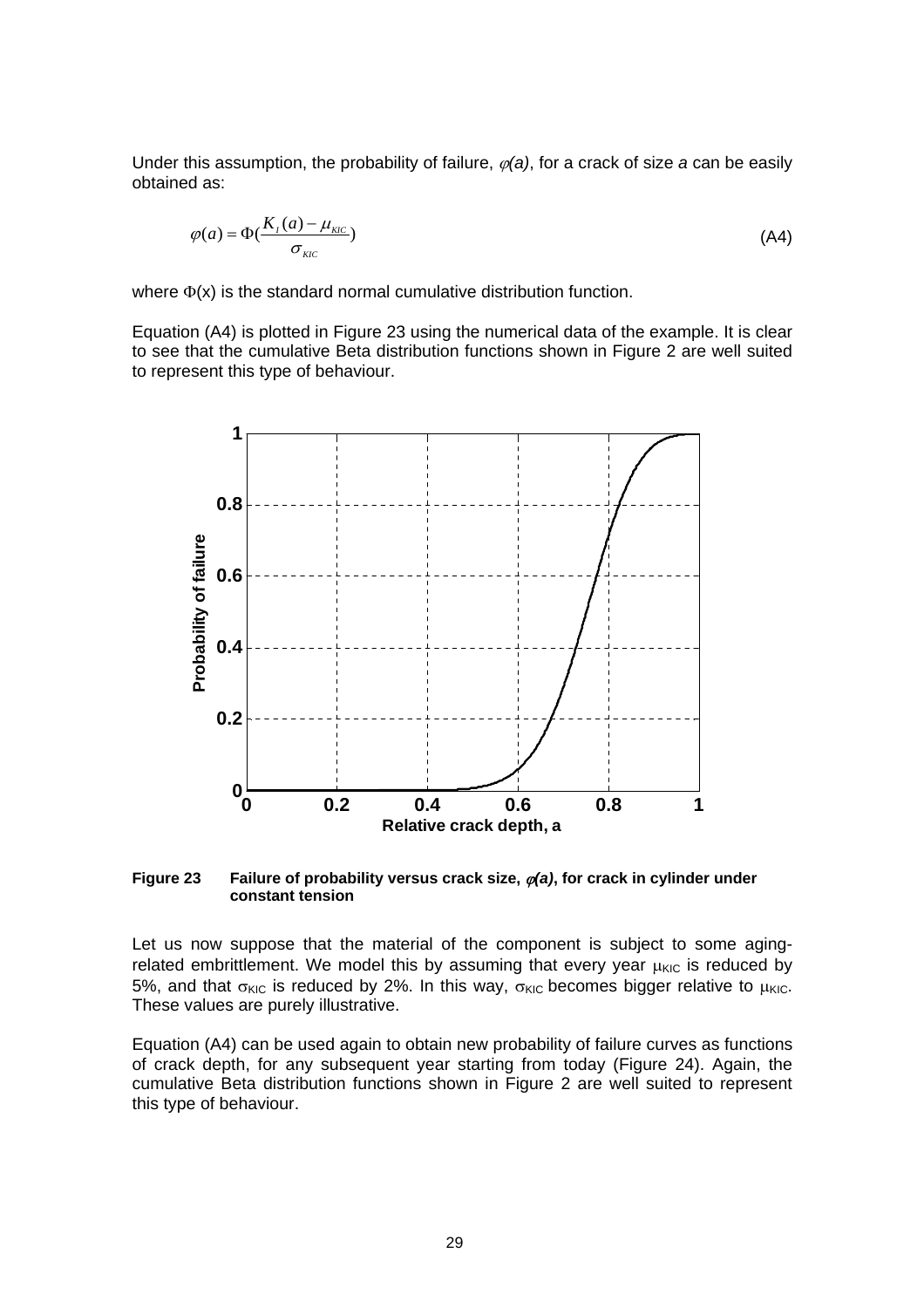

**Figure 24 Failure of probability versus crack size curves (for crack in cylinder under constant tension), obtained assuming a progressive material embrittlement.** 

#### **References**

[A1] T.L. Anderson, Fracture Mechanics – Fundamentals and applications, 2<sup>nd</sup> edition, CRC Press.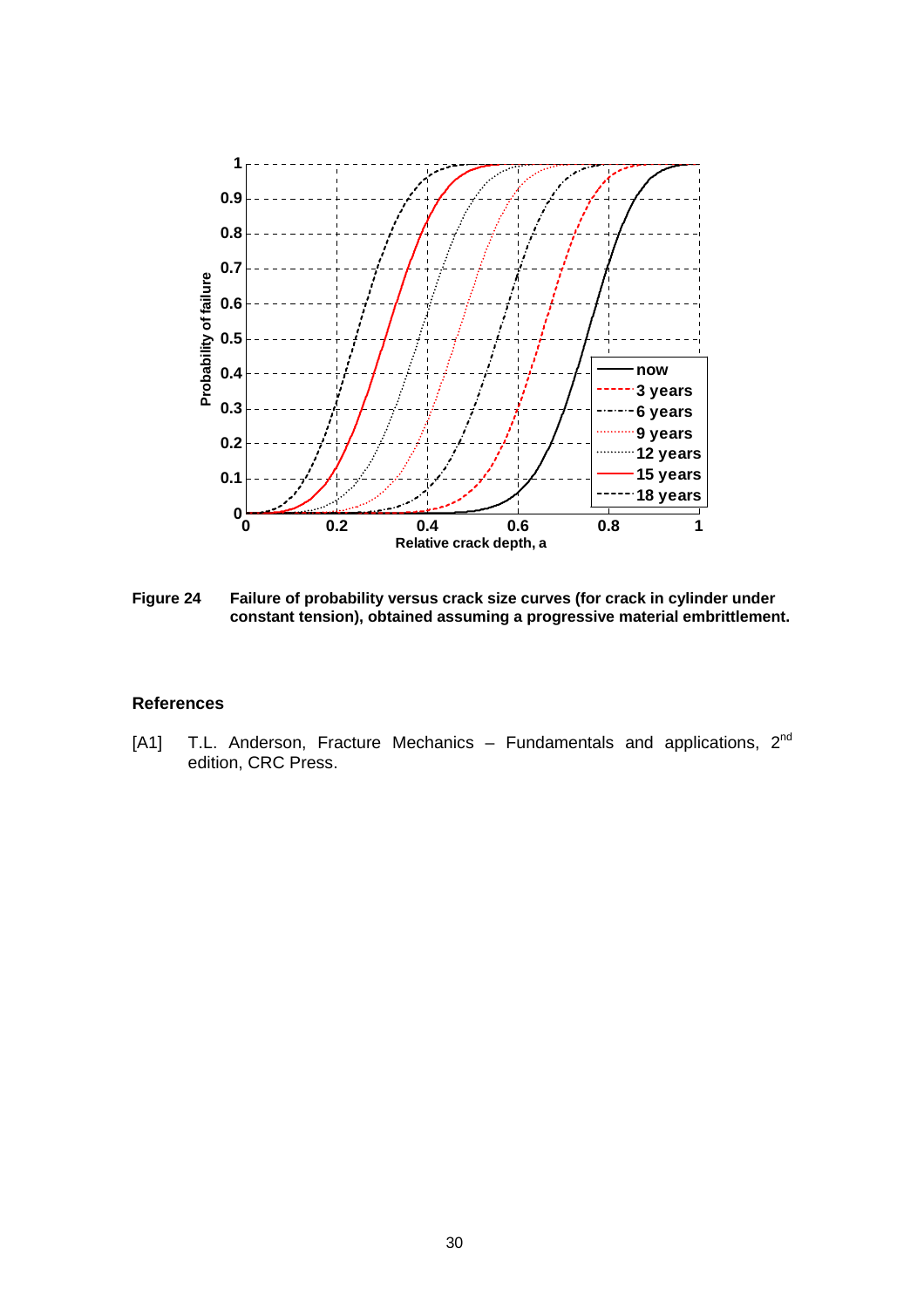#### **European Commission**

#### **EUR 21902 EN – DG JRC – Institute for Energy SENSITIVITY OF RISK REDUCTION TO PROBABILITY OF DETECTION CURVES (POD) LEVEL AND DETAIL**

**Authors**

Luca Gandossi DG-JRC-IE

VTT Technical Research Centre of Finland

Luxembourg: Office for Official Publications of the European Communities 2007 – 22 pp. – 21 x 29.7 cm EUR - Scientific and Technical Research Series; ISSN 1018-5593

#### **Abstract**

This report discusses the link between risk-informed in-service inspection (RI-ISI) and assumptions made concerning the probability of flaw detection. The purpose is to investigate the reasonable and practical requirements that should be set for assumptions about the accuracy of probability of detection (POD) curves from a RI-ISI point of view.